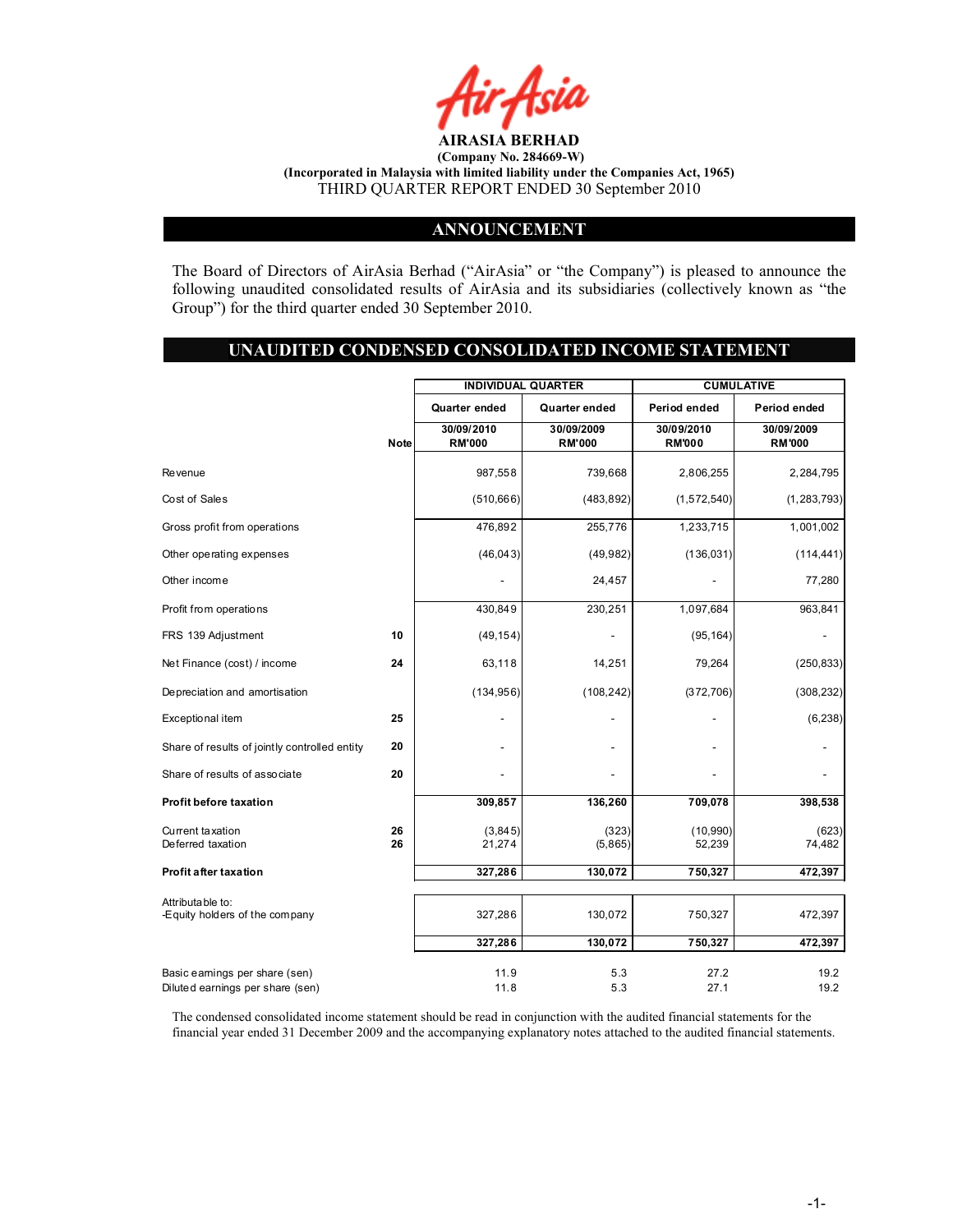fir Asia

# UNAUDITED CONDENSED CONSOLIDATED STATEMENT OF COMPREHENSIVE **INCOME**

|                                                                                                          |             | <b>INDIVIDUAL QUARTER</b> |                             | <b>CUMULATIVE</b> |                            |
|----------------------------------------------------------------------------------------------------------|-------------|---------------------------|-----------------------------|-------------------|----------------------------|
|                                                                                                          |             | Quarter ended             | Quarter ended<br>(restated) | Period ended      | Period ended<br>(restated) |
|                                                                                                          |             | 30/09/2010                | 30/06/2009                  | 30/09/2010        | 30/06/2009                 |
|                                                                                                          | <b>Note</b> | <b>RM'000</b>             | <b>RM'000</b>               | <b>RM'000</b>     | <b>RM'000</b>              |
| Profit/(Loss) for the period                                                                             |             | 327,286                   | 130.072                     | 750.327           | 472,397                    |
| Other comprehensive income / (loss)<br>Cash flow hedges                                                  | 11          | 45,316                    |                             | 15,360            |                            |
| Total comprehensive income/(loss)                                                                        |             |                           |                             |                   |                            |
| for the period                                                                                           |             | 372,602                   | 130,072                     | 765.687           | 472,397                    |
| Total comprehensive income/(loss) attributable to:<br>Equity holders of the company<br>Minority Interest |             | 372.602                   | 130.072                     | 765.687           | 472,397                    |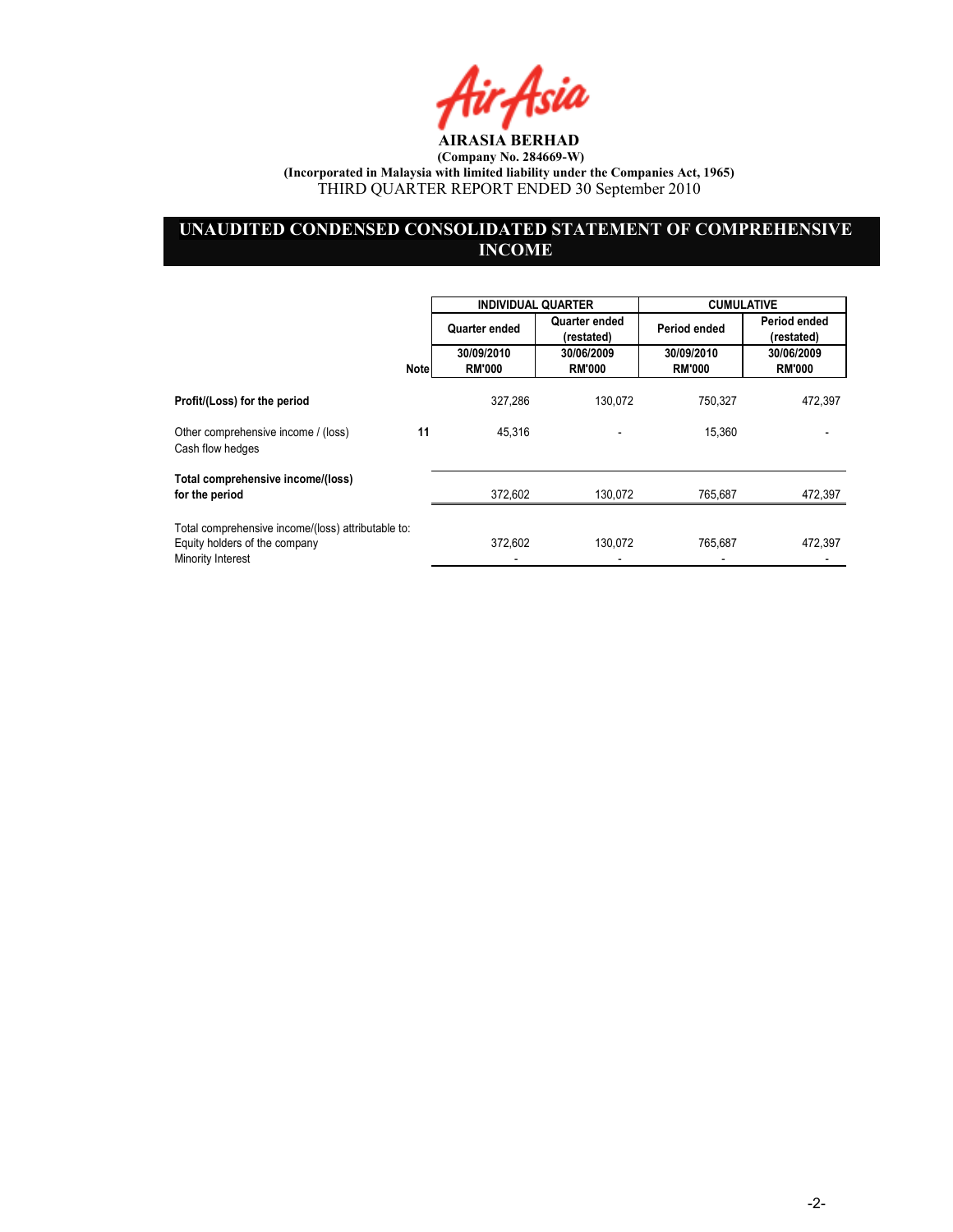4ir Asia

# UNAUDITED CONDENSED CONSOLIDATED STATEMENT OF FINANCIAL **POSITION**

|                                                        |             | AS AT                       | AS AT                       |
|--------------------------------------------------------|-------------|-----------------------------|-----------------------------|
|                                                        |             | 30/09/2010<br><b>RM'000</b> | 31/12/2009<br><b>RM'000</b> |
|                                                        | <b>Note</b> |                             |                             |
| <b>NON CURRENT ASSETS</b>                              |             |                             |                             |
| Property, plant & equipment                            | 12          | 8,989,420                   | 7,942,188                   |
| Investment in associates                               |             | 29                          | 29                          |
| Derivative Financial Instruments                       | 32          | 31,965                      |                             |
| <b>AFS Financial Assets</b>                            |             | 135,882                     | 26,704                      |
| Goodwill                                               |             | 8,738                       | 8,738                       |
| Deferred tax asset                                     |             | 803,513                     | 751,274                     |
| Long term prepayments                                  |             | 23,094                      | 23,593                      |
| Amount due from a jointly controlled entity            |             | 161,797                     | 171,885                     |
| Amount due from associates                             |             | 230,881                     | 253,037                     |
|                                                        |             | 10,385,319                  | 9,177,448                   |
| <b>CURRENT ASSETS</b>                                  |             |                             |                             |
| Inventories (at cost)                                  |             | 29,844                      | 20,864                      |
| Derivative Financial Instruments                       | 32          | 19,181                      |                             |
| Trade receivables                                      |             | 48,455                      | 68,526                      |
| Prepayment, deposits and other receivables             |             | 736,553                     | 652,556                     |
| Deposit on aircraft purchase                           |             | 261,357                     | 330,978                     |
| Amount due from a jointly controlled entity            |             | 143,082                     | 194,503                     |
| Amount due from associates                             |             | 99,530                      | 203,851                     |
| Deposits, bank and cash balances                       |             | 934,853                     | 746,312                     |
|                                                        |             | 2,272,855                   | 2,217,590                   |
| <b>CURRENT LIABILITIES</b><br>Trade and other payables |             | 842,360                     | 872,990                     |
| Sales in advance                                       |             | 308,248                     | 283,224                     |
|                                                        | 30          |                             | 540,212                     |
| <b>Borrowings</b><br>Hire-purchase payables            |             | 506,541<br>25               | 56                          |
| Current tax liabilities                                |             | 19,054                      | 9,824                       |
|                                                        |             | 1,676,228                   | 1,706,306                   |
| <b>NET CURRENT ASSETS</b>                              |             | 596,627                     | 511,284                     |
|                                                        |             |                             |                             |
| <b>NON CURRENT LIABILITIES</b>                         |             |                             |                             |
| <b>Borrowings</b>                                      | 30          | 7,133,265                   | 7,067,696                   |
| Hire-purchase payables                                 |             | 0                           | 16                          |
| <b>Derivative Financial Instruments</b>                | 32          | 526,663                     |                             |
|                                                        |             | 7,659,928                   | 7,067,712                   |
|                                                        |             |                             |                             |
|                                                        |             | 3,322,018                   | 2,621,020                   |
| <b>CAPITAL AND RESERVES</b>                            |             |                             |                             |
| Share capital                                          | 7           | 276,540                     | 275,774                     |
| <b>Reserves</b>                                        |             | 3,045,478                   | 2,345,246                   |
| Shareholders' funds                                    |             | 3,322,018                   | 2,621,020                   |
|                                                        |             | 3,322,018                   | 2,621,020                   |
| Net assets per share attributable to ordinary          |             |                             |                             |
| equity holders of the Company (RM)                     |             | 1.20                        | 0.95                        |

The condensed consolidated statement of financial position should be read in conjunction with the audited financial statements for the financial year ended 31 December 2009 and the accompanying explanatory notes attached to the interim financial statements.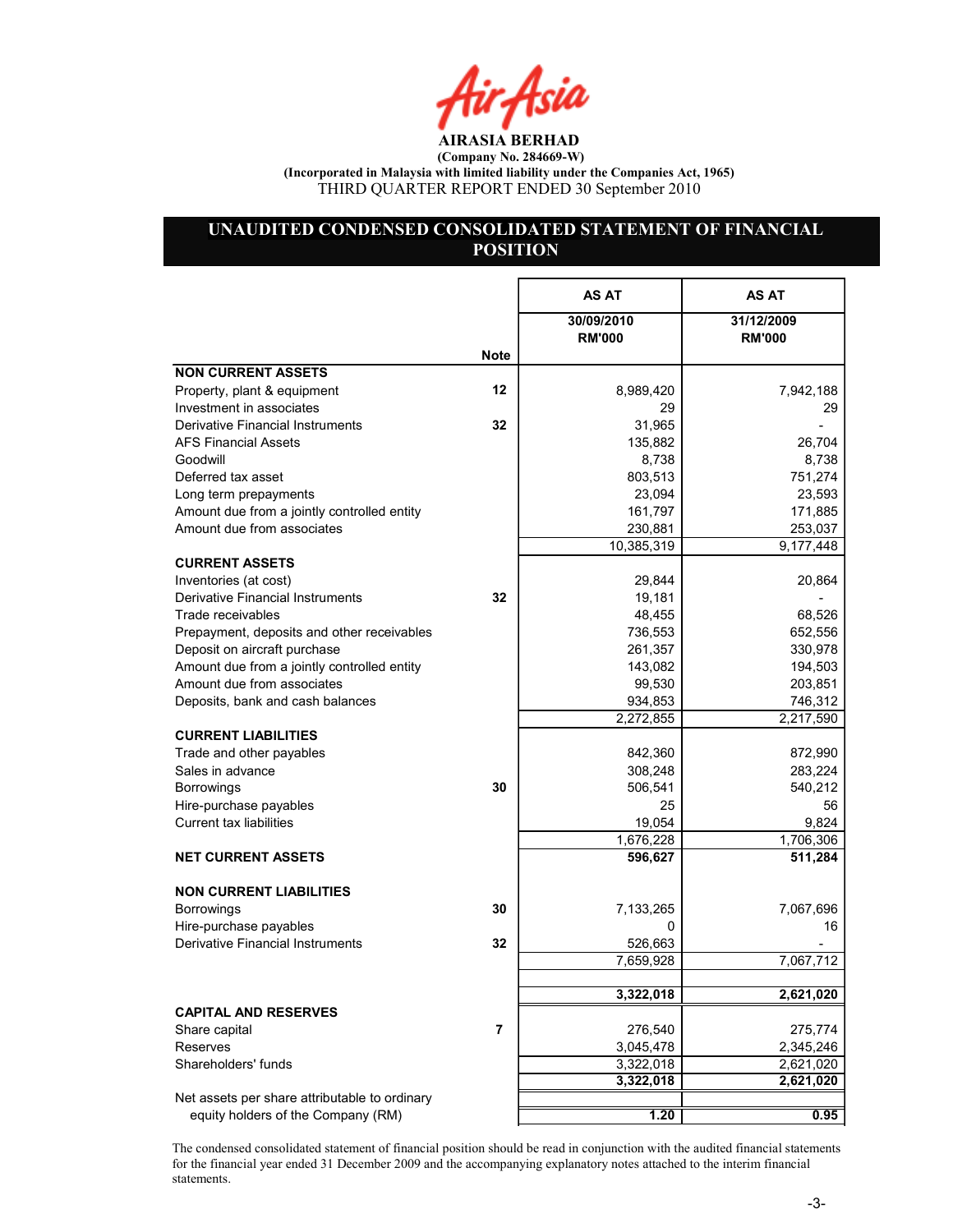ir Asia

AIRASIA BERHAD (Company No. 284669-W)

(Incorporated in Malaysia with limited liability under the Companies Act, 1965)

THIRD QUARTER REPORT ENDED 30 September 2010

| <b>PERIOD ENDED</b><br><b>PERIOD ENDED</b><br>30/09/2010<br>30/09/2009<br><b>RM'000</b><br><b>RM'000</b><br><b>CASH FLOWS FROM OPERATING ACTIVITIES</b><br>709,078<br>398,539<br>Profit/(Loss) before taxation<br>Adjustments:<br>Property, plant and equipment<br>- Depreciation<br>308,229<br>372,706<br>- Gain on disposal<br>(37,662)<br>FRS 139 Adjustment<br>95,164<br>Amortisation of long term prepayments<br>4,506<br>4,333<br>Amortisation of other investments<br>9<br>9<br>Unrealised foreign exchange (gain)/loss<br>(295, 626)<br>19,422<br>Interest expense<br>277,076<br>274,825<br>Interest income<br>(56, 720)<br>(2,620)<br>1,106,193<br>965,075<br>Changes in working capital<br>Inventories<br>(8,980)<br>127,391<br>165,833<br>Receivables and prepayments<br>(313, 010)<br>Trade and other payables<br>(302, 466)<br>Intercompany balances<br>69,983<br>(182, 787)<br>Cash generated from / (used in) operations<br>628,869<br>992,121<br>(214, 246)<br>Interest paid<br>Interest received<br>51,485<br>2,620<br>Tax paid<br>(3, 424)<br>(3,097)<br>Net cash from / (used in) operating activities<br>825,936<br>353,567<br><b>CASH FLOWS FROM INVESTING ACTIVITIES</b><br>Property, plant and equipment<br>- Additions<br>(1,419,938)<br>- Proceeds from disposal<br>165,416<br>Deposit on aircraft purchase<br>38,371<br>(1, 182)<br>Long term prepayments<br>(4,007)<br>(24, 329)<br>Additional unquoted investments<br>(19, 190)<br>Net cash used in investing activities<br>(1,404,764)<br>(993, 667)<br><b>CASH FLOWS FROM FINANCING FACILITIES</b><br>8,264<br>508,757<br>Proceeds from allotment of shares<br>(47)<br>Hire purchase instalments paid<br>(58)<br>1,014,160<br>Proceeds from borrowings<br>1,190,792<br>Repayment of borrowings<br>(431, 640)<br>(509, 259)<br>Deposits pledged as securities<br>(663)<br>4,347<br>Net cash from financing activities<br>766,706<br>1,017,947<br><b>NET INCREASE/(DECREASE)</b><br>FOR THE FINANCIAL YEAR<br>187,878<br>377,847<br><b>CASH AND CASH EQUIVALENTS AT BEGINNING</b><br>OF THE FINANCIAL YEAR<br>718,465<br>120,804<br><b>CASH AND CASH EQUIVALENTS AT END OF</b><br>906,343<br><b>FINANCIAL YEAR*</b><br>498,651 | UNAUDITED CONDENSED CONSOLIDATED CASH FLOW STATEMENTS |               |
|------------------------------------------------------------------------------------------------------------------------------------------------------------------------------------------------------------------------------------------------------------------------------------------------------------------------------------------------------------------------------------------------------------------------------------------------------------------------------------------------------------------------------------------------------------------------------------------------------------------------------------------------------------------------------------------------------------------------------------------------------------------------------------------------------------------------------------------------------------------------------------------------------------------------------------------------------------------------------------------------------------------------------------------------------------------------------------------------------------------------------------------------------------------------------------------------------------------------------------------------------------------------------------------------------------------------------------------------------------------------------------------------------------------------------------------------------------------------------------------------------------------------------------------------------------------------------------------------------------------------------------------------------------------------------------------------------------------------------------------------------------------------------------------------------------------------------------------------------------------------------------------------------------------------------------------------------------------------------------------------------------------------------------------------------------------------------------------------------------------------------------------------------------------------------------------------------------|-------------------------------------------------------|---------------|
|                                                                                                                                                                                                                                                                                                                                                                                                                                                                                                                                                                                                                                                                                                                                                                                                                                                                                                                                                                                                                                                                                                                                                                                                                                                                                                                                                                                                                                                                                                                                                                                                                                                                                                                                                                                                                                                                                                                                                                                                                                                                                                                                                                                                            |                                                       |               |
|                                                                                                                                                                                                                                                                                                                                                                                                                                                                                                                                                                                                                                                                                                                                                                                                                                                                                                                                                                                                                                                                                                                                                                                                                                                                                                                                                                                                                                                                                                                                                                                                                                                                                                                                                                                                                                                                                                                                                                                                                                                                                                                                                                                                            |                                                       |               |
|                                                                                                                                                                                                                                                                                                                                                                                                                                                                                                                                                                                                                                                                                                                                                                                                                                                                                                                                                                                                                                                                                                                                                                                                                                                                                                                                                                                                                                                                                                                                                                                                                                                                                                                                                                                                                                                                                                                                                                                                                                                                                                                                                                                                            |                                                       |               |
|                                                                                                                                                                                                                                                                                                                                                                                                                                                                                                                                                                                                                                                                                                                                                                                                                                                                                                                                                                                                                                                                                                                                                                                                                                                                                                                                                                                                                                                                                                                                                                                                                                                                                                                                                                                                                                                                                                                                                                                                                                                                                                                                                                                                            |                                                       |               |
|                                                                                                                                                                                                                                                                                                                                                                                                                                                                                                                                                                                                                                                                                                                                                                                                                                                                                                                                                                                                                                                                                                                                                                                                                                                                                                                                                                                                                                                                                                                                                                                                                                                                                                                                                                                                                                                                                                                                                                                                                                                                                                                                                                                                            |                                                       |               |
|                                                                                                                                                                                                                                                                                                                                                                                                                                                                                                                                                                                                                                                                                                                                                                                                                                                                                                                                                                                                                                                                                                                                                                                                                                                                                                                                                                                                                                                                                                                                                                                                                                                                                                                                                                                                                                                                                                                                                                                                                                                                                                                                                                                                            |                                                       |               |
|                                                                                                                                                                                                                                                                                                                                                                                                                                                                                                                                                                                                                                                                                                                                                                                                                                                                                                                                                                                                                                                                                                                                                                                                                                                                                                                                                                                                                                                                                                                                                                                                                                                                                                                                                                                                                                                                                                                                                                                                                                                                                                                                                                                                            |                                                       |               |
|                                                                                                                                                                                                                                                                                                                                                                                                                                                                                                                                                                                                                                                                                                                                                                                                                                                                                                                                                                                                                                                                                                                                                                                                                                                                                                                                                                                                                                                                                                                                                                                                                                                                                                                                                                                                                                                                                                                                                                                                                                                                                                                                                                                                            |                                                       |               |
|                                                                                                                                                                                                                                                                                                                                                                                                                                                                                                                                                                                                                                                                                                                                                                                                                                                                                                                                                                                                                                                                                                                                                                                                                                                                                                                                                                                                                                                                                                                                                                                                                                                                                                                                                                                                                                                                                                                                                                                                                                                                                                                                                                                                            |                                                       |               |
|                                                                                                                                                                                                                                                                                                                                                                                                                                                                                                                                                                                                                                                                                                                                                                                                                                                                                                                                                                                                                                                                                                                                                                                                                                                                                                                                                                                                                                                                                                                                                                                                                                                                                                                                                                                                                                                                                                                                                                                                                                                                                                                                                                                                            |                                                       |               |
|                                                                                                                                                                                                                                                                                                                                                                                                                                                                                                                                                                                                                                                                                                                                                                                                                                                                                                                                                                                                                                                                                                                                                                                                                                                                                                                                                                                                                                                                                                                                                                                                                                                                                                                                                                                                                                                                                                                                                                                                                                                                                                                                                                                                            |                                                       |               |
|                                                                                                                                                                                                                                                                                                                                                                                                                                                                                                                                                                                                                                                                                                                                                                                                                                                                                                                                                                                                                                                                                                                                                                                                                                                                                                                                                                                                                                                                                                                                                                                                                                                                                                                                                                                                                                                                                                                                                                                                                                                                                                                                                                                                            |                                                       |               |
|                                                                                                                                                                                                                                                                                                                                                                                                                                                                                                                                                                                                                                                                                                                                                                                                                                                                                                                                                                                                                                                                                                                                                                                                                                                                                                                                                                                                                                                                                                                                                                                                                                                                                                                                                                                                                                                                                                                                                                                                                                                                                                                                                                                                            |                                                       |               |
|                                                                                                                                                                                                                                                                                                                                                                                                                                                                                                                                                                                                                                                                                                                                                                                                                                                                                                                                                                                                                                                                                                                                                                                                                                                                                                                                                                                                                                                                                                                                                                                                                                                                                                                                                                                                                                                                                                                                                                                                                                                                                                                                                                                                            |                                                       |               |
|                                                                                                                                                                                                                                                                                                                                                                                                                                                                                                                                                                                                                                                                                                                                                                                                                                                                                                                                                                                                                                                                                                                                                                                                                                                                                                                                                                                                                                                                                                                                                                                                                                                                                                                                                                                                                                                                                                                                                                                                                                                                                                                                                                                                            |                                                       | (6, 242)      |
|                                                                                                                                                                                                                                                                                                                                                                                                                                                                                                                                                                                                                                                                                                                                                                                                                                                                                                                                                                                                                                                                                                                                                                                                                                                                                                                                                                                                                                                                                                                                                                                                                                                                                                                                                                                                                                                                                                                                                                                                                                                                                                                                                                                                            |                                                       |               |
|                                                                                                                                                                                                                                                                                                                                                                                                                                                                                                                                                                                                                                                                                                                                                                                                                                                                                                                                                                                                                                                                                                                                                                                                                                                                                                                                                                                                                                                                                                                                                                                                                                                                                                                                                                                                                                                                                                                                                                                                                                                                                                                                                                                                            |                                                       |               |
|                                                                                                                                                                                                                                                                                                                                                                                                                                                                                                                                                                                                                                                                                                                                                                                                                                                                                                                                                                                                                                                                                                                                                                                                                                                                                                                                                                                                                                                                                                                                                                                                                                                                                                                                                                                                                                                                                                                                                                                                                                                                                                                                                                                                            |                                                       |               |
|                                                                                                                                                                                                                                                                                                                                                                                                                                                                                                                                                                                                                                                                                                                                                                                                                                                                                                                                                                                                                                                                                                                                                                                                                                                                                                                                                                                                                                                                                                                                                                                                                                                                                                                                                                                                                                                                                                                                                                                                                                                                                                                                                                                                            |                                                       |               |
|                                                                                                                                                                                                                                                                                                                                                                                                                                                                                                                                                                                                                                                                                                                                                                                                                                                                                                                                                                                                                                                                                                                                                                                                                                                                                                                                                                                                                                                                                                                                                                                                                                                                                                                                                                                                                                                                                                                                                                                                                                                                                                                                                                                                            |                                                       | (274, 825)    |
|                                                                                                                                                                                                                                                                                                                                                                                                                                                                                                                                                                                                                                                                                                                                                                                                                                                                                                                                                                                                                                                                                                                                                                                                                                                                                                                                                                                                                                                                                                                                                                                                                                                                                                                                                                                                                                                                                                                                                                                                                                                                                                                                                                                                            |                                                       |               |
|                                                                                                                                                                                                                                                                                                                                                                                                                                                                                                                                                                                                                                                                                                                                                                                                                                                                                                                                                                                                                                                                                                                                                                                                                                                                                                                                                                                                                                                                                                                                                                                                                                                                                                                                                                                                                                                                                                                                                                                                                                                                                                                                                                                                            |                                                       |               |
|                                                                                                                                                                                                                                                                                                                                                                                                                                                                                                                                                                                                                                                                                                                                                                                                                                                                                                                                                                                                                                                                                                                                                                                                                                                                                                                                                                                                                                                                                                                                                                                                                                                                                                                                                                                                                                                                                                                                                                                                                                                                                                                                                                                                            |                                                       |               |
|                                                                                                                                                                                                                                                                                                                                                                                                                                                                                                                                                                                                                                                                                                                                                                                                                                                                                                                                                                                                                                                                                                                                                                                                                                                                                                                                                                                                                                                                                                                                                                                                                                                                                                                                                                                                                                                                                                                                                                                                                                                                                                                                                                                                            |                                                       |               |
|                                                                                                                                                                                                                                                                                                                                                                                                                                                                                                                                                                                                                                                                                                                                                                                                                                                                                                                                                                                                                                                                                                                                                                                                                                                                                                                                                                                                                                                                                                                                                                                                                                                                                                                                                                                                                                                                                                                                                                                                                                                                                                                                                                                                            |                                                       | (1, 133, 572) |
|                                                                                                                                                                                                                                                                                                                                                                                                                                                                                                                                                                                                                                                                                                                                                                                                                                                                                                                                                                                                                                                                                                                                                                                                                                                                                                                                                                                                                                                                                                                                                                                                                                                                                                                                                                                                                                                                                                                                                                                                                                                                                                                                                                                                            |                                                       |               |
|                                                                                                                                                                                                                                                                                                                                                                                                                                                                                                                                                                                                                                                                                                                                                                                                                                                                                                                                                                                                                                                                                                                                                                                                                                                                                                                                                                                                                                                                                                                                                                                                                                                                                                                                                                                                                                                                                                                                                                                                                                                                                                                                                                                                            |                                                       |               |
|                                                                                                                                                                                                                                                                                                                                                                                                                                                                                                                                                                                                                                                                                                                                                                                                                                                                                                                                                                                                                                                                                                                                                                                                                                                                                                                                                                                                                                                                                                                                                                                                                                                                                                                                                                                                                                                                                                                                                                                                                                                                                                                                                                                                            |                                                       |               |
|                                                                                                                                                                                                                                                                                                                                                                                                                                                                                                                                                                                                                                                                                                                                                                                                                                                                                                                                                                                                                                                                                                                                                                                                                                                                                                                                                                                                                                                                                                                                                                                                                                                                                                                                                                                                                                                                                                                                                                                                                                                                                                                                                                                                            |                                                       |               |
|                                                                                                                                                                                                                                                                                                                                                                                                                                                                                                                                                                                                                                                                                                                                                                                                                                                                                                                                                                                                                                                                                                                                                                                                                                                                                                                                                                                                                                                                                                                                                                                                                                                                                                                                                                                                                                                                                                                                                                                                                                                                                                                                                                                                            |                                                       |               |
|                                                                                                                                                                                                                                                                                                                                                                                                                                                                                                                                                                                                                                                                                                                                                                                                                                                                                                                                                                                                                                                                                                                                                                                                                                                                                                                                                                                                                                                                                                                                                                                                                                                                                                                                                                                                                                                                                                                                                                                                                                                                                                                                                                                                            |                                                       |               |
|                                                                                                                                                                                                                                                                                                                                                                                                                                                                                                                                                                                                                                                                                                                                                                                                                                                                                                                                                                                                                                                                                                                                                                                                                                                                                                                                                                                                                                                                                                                                                                                                                                                                                                                                                                                                                                                                                                                                                                                                                                                                                                                                                                                                            |                                                       |               |
|                                                                                                                                                                                                                                                                                                                                                                                                                                                                                                                                                                                                                                                                                                                                                                                                                                                                                                                                                                                                                                                                                                                                                                                                                                                                                                                                                                                                                                                                                                                                                                                                                                                                                                                                                                                                                                                                                                                                                                                                                                                                                                                                                                                                            |                                                       |               |
|                                                                                                                                                                                                                                                                                                                                                                                                                                                                                                                                                                                                                                                                                                                                                                                                                                                                                                                                                                                                                                                                                                                                                                                                                                                                                                                                                                                                                                                                                                                                                                                                                                                                                                                                                                                                                                                                                                                                                                                                                                                                                                                                                                                                            |                                                       |               |
|                                                                                                                                                                                                                                                                                                                                                                                                                                                                                                                                                                                                                                                                                                                                                                                                                                                                                                                                                                                                                                                                                                                                                                                                                                                                                                                                                                                                                                                                                                                                                                                                                                                                                                                                                                                                                                                                                                                                                                                                                                                                                                                                                                                                            |                                                       |               |
|                                                                                                                                                                                                                                                                                                                                                                                                                                                                                                                                                                                                                                                                                                                                                                                                                                                                                                                                                                                                                                                                                                                                                                                                                                                                                                                                                                                                                                                                                                                                                                                                                                                                                                                                                                                                                                                                                                                                                                                                                                                                                                                                                                                                            |                                                       |               |
|                                                                                                                                                                                                                                                                                                                                                                                                                                                                                                                                                                                                                                                                                                                                                                                                                                                                                                                                                                                                                                                                                                                                                                                                                                                                                                                                                                                                                                                                                                                                                                                                                                                                                                                                                                                                                                                                                                                                                                                                                                                                                                                                                                                                            |                                                       |               |
|                                                                                                                                                                                                                                                                                                                                                                                                                                                                                                                                                                                                                                                                                                                                                                                                                                                                                                                                                                                                                                                                                                                                                                                                                                                                                                                                                                                                                                                                                                                                                                                                                                                                                                                                                                                                                                                                                                                                                                                                                                                                                                                                                                                                            |                                                       |               |
|                                                                                                                                                                                                                                                                                                                                                                                                                                                                                                                                                                                                                                                                                                                                                                                                                                                                                                                                                                                                                                                                                                                                                                                                                                                                                                                                                                                                                                                                                                                                                                                                                                                                                                                                                                                                                                                                                                                                                                                                                                                                                                                                                                                                            |                                                       |               |
|                                                                                                                                                                                                                                                                                                                                                                                                                                                                                                                                                                                                                                                                                                                                                                                                                                                                                                                                                                                                                                                                                                                                                                                                                                                                                                                                                                                                                                                                                                                                                                                                                                                                                                                                                                                                                                                                                                                                                                                                                                                                                                                                                                                                            |                                                       |               |
|                                                                                                                                                                                                                                                                                                                                                                                                                                                                                                                                                                                                                                                                                                                                                                                                                                                                                                                                                                                                                                                                                                                                                                                                                                                                                                                                                                                                                                                                                                                                                                                                                                                                                                                                                                                                                                                                                                                                                                                                                                                                                                                                                                                                            |                                                       |               |

\* The balance at end of financial period excludes fixed deposits of RM28.510 million (30/09/09: RM28.611 million) pledged with licensed bank as securities for banking facilities granted to the Company

Net Cash Flow 187,878 377,847

This Condensed Consolidated Cash Flow Statement should be read in conjunction with the Annual Financial Statements for the financial year ended 31 December 2009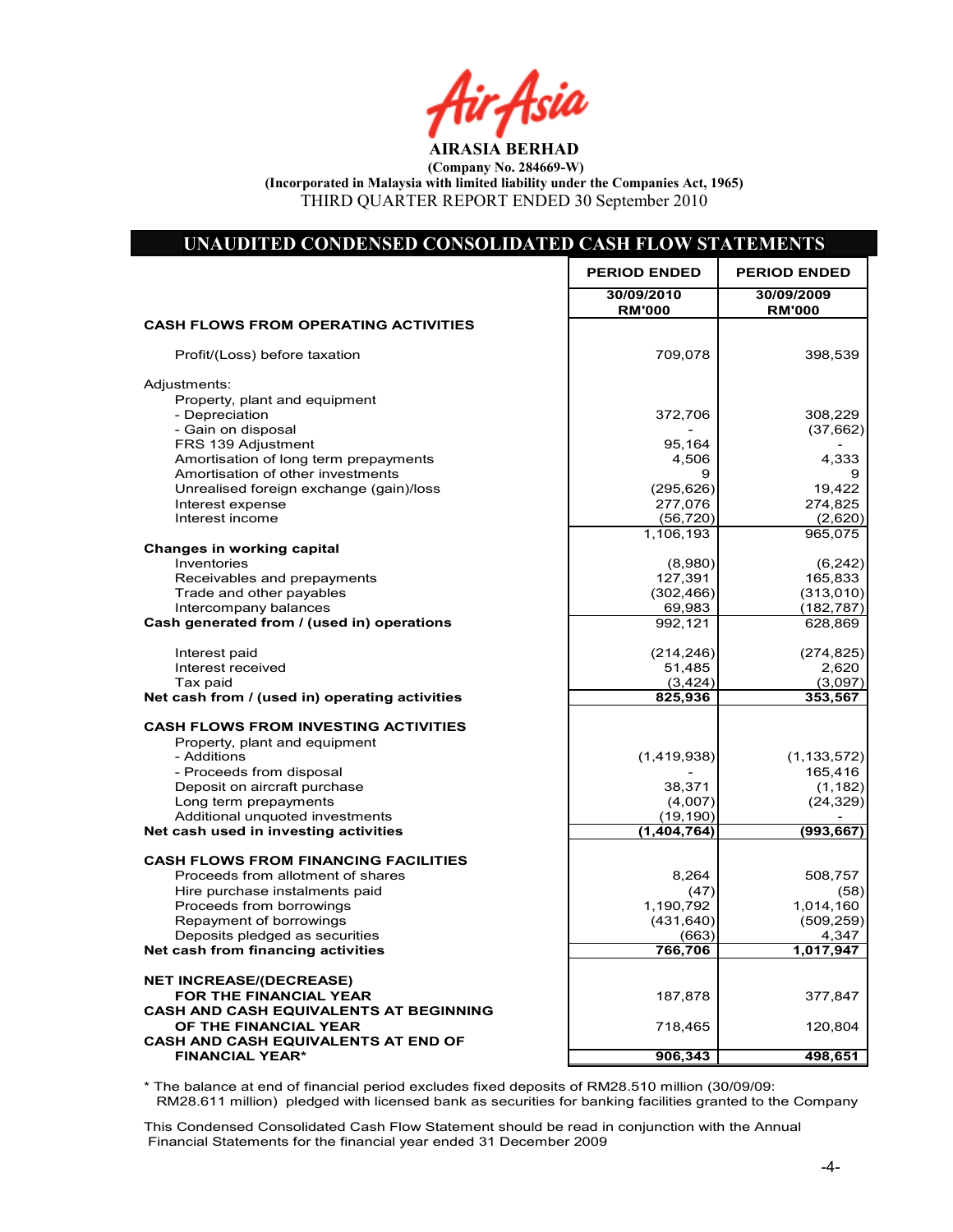

(Incorporated in Malaysia with limited liability under the Companies Act, 1965)<br>THIRD QUARTER REPORT ENDED 30 September 2010 (Incorporated in Malaysia with limited liability under the Companies Act, 1965) THIRD QUARTER REPORT ENDED 30 September 2010  $(Company No. 284669-W)$ (Company o. 284669-W) AIRASIA BERHAD

# UAUDITED CODESED COSOLIDATED STATEMET OF CHAGES I EQUITY UNAUDITED CONDENSED CONSOLIDATED STATEMENT OF CHANGES IN EQUITY

|                                                                                          |                                                            |                  |                                 |                      | Attributable to Equity Holders of the Company |                 |                      |                  |                      |                  |
|------------------------------------------------------------------------------------------|------------------------------------------------------------|------------------|---------------------------------|----------------------|-----------------------------------------------|-----------------|----------------------|------------------|----------------------|------------------|
|                                                                                          | Issued and fully paid<br>of RM0.10 each<br>ordinary shares |                  |                                 |                      |                                               |                 |                      |                  |                      |                  |
|                                                                                          |                                                            |                  |                                 | Foreign              | Cash Flow                                     |                 |                      |                  |                      |                  |
|                                                                                          | of shares<br>Number                                        | Nominal<br>Value | Premium<br>Share                | Exchange<br>Reserves | Reserves<br>Hedge                             | Reserves<br>AFS | Retained<br>Earnings | Total            | Interest<br>Minority | EQUITY<br>TOTAL  |
|                                                                                          | 000.                                                       | <b>RM'000</b>    | <b>RM'000</b>                   | <b>RM'000</b>        | <b>RM'000</b>                                 | <b>RM'000</b>   | <b>RM'000</b>        | <b>RM'000</b>    | RM'000               | <b>RM'000</b>    |
| At 1 January 2010                                                                        | 2.757.745                                                  | 275,774          | 206,216<br>$\blacktriangledown$ | 592                  | I.                                            |                 | 1,138,438            | 2,621,020        |                      | 2,621,020        |
| Effect of adopting FRS 139                                                               | t                                                          | ï                | ï                               | ï                    | (65, 670)                                     | 105,996         | (97, 278)            | (56, 952)        | ï                    | (56, 952)        |
| At 1 January 2010 (As restated)                                                          | 2,757,745                                                  | 275,774          | 206,216<br>$\overline{ }$       | 592                  | (65, 670)                                     | 105,996         | 1,041,160            | 2,564,068        | ï                    | 2,564,068        |
| Net Profit for the period                                                                |                                                            |                  | f,                              |                      |                                               |                 | 750,327              | 750,327          | f,                   | 750,327          |
| Other comprehensive income                                                               |                                                            |                  | ı                               |                      | 15,360                                        | (16,000)        | ï                    | (640)            |                      | (640)            |
| Share Option Scheme ('ESOS')<br>Pursuant to the Employees'<br>ssuance of ordinary shares | 7,651                                                      | 766              | 7,498                           | ı                    |                                               |                 | $\mathbf{I}$         | 8,264            | I                    | 8,264            |
| At 30 Sept 2010                                                                          | 2,765,396                                                  | 276,540          | 213,714<br>٣                    | 592                  | (50.310)                                      | 89,996          | 1,791,487            | 3,322,018        | I                    | 3,322,018        |
| At 1 January 2009                                                                        | 2,374,210                                                  | 237,421          | 735,352                         | 592                  | I.                                            |                 | 632,171              | 1,605,536        | I.                   | 1,605,536        |
| Net Profit for the period                                                                |                                                            |                  |                                 |                      |                                               |                 | 472,398              | 472,398          |                      | 472,398          |
| Pursuant to the Employees'<br>ssuance of ordinary shares                                 |                                                            | ı                |                                 |                      |                                               |                 | I,                   |                  |                      | ï                |
| Pursuant to the Private Placement<br>Share Option Scheme ('ESOS')                        | 3,108<br>380,000                                           | 38,000<br>311    | 3,045<br>467,400                |                      |                                               |                 |                      | 3,356<br>505,400 |                      | 3,356<br>505,400 |
| At 30 Sept 2009                                                                          | 2,757,318                                                  | 275,732          | <u>205,797</u>                  | 592                  |                                               |                 | 1,104,569            | 2,586,690        |                      | 2,586,690        |

The condensed consolidated statement of changes in equity should be read in conjunction with the audited financial statements for the financial year ended 31 December 2009 and the accompanying explanatory notes attached to The condensed consolidated statement of changes in equity should be read in conjunction with the audited financial statements for the financial year ended 31 December 2009 and the accompanying explanatory notes attached to the interim financial statements.

 $\vec{\mathsf{p}}$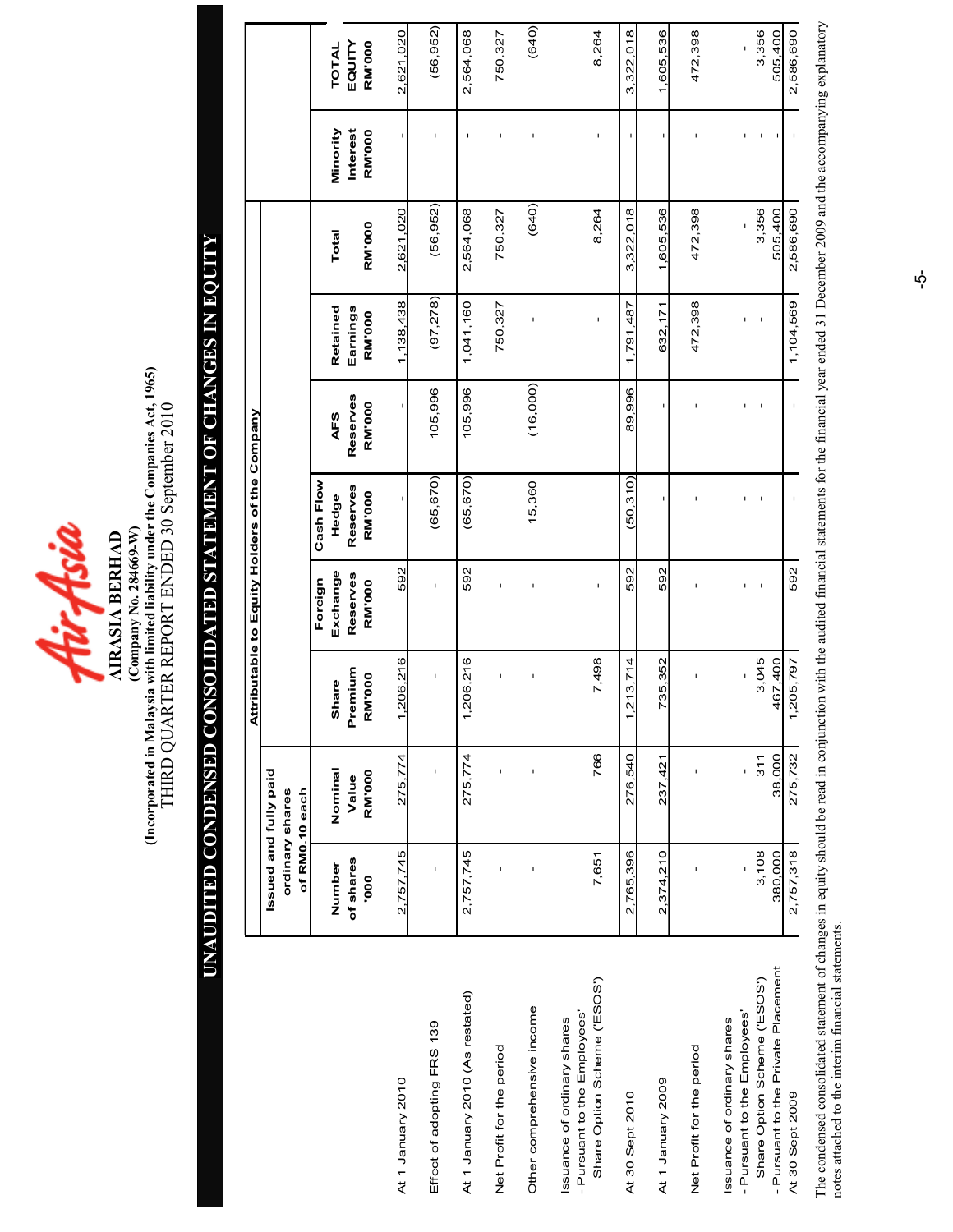

# KEY OPERATIG STATISTICS – 30 September 2010

Performance indicator for Malaysian operations for current quarter against the same quarter last year

| <b>Quarter Ended: 30 September</b> | <b>Jul-Sep 2010</b> | <b>Jul-Sep 2009</b> | <b>Change</b><br>$y$ -o-y |
|------------------------------------|---------------------|---------------------|---------------------------|
|                                    |                     |                     |                           |
| Passengers Carried                 | 4,035,546           | 3,590,744           | 12%                       |
| Capacity                           | 5,155,020           | 4,762,080           | 8%                        |
| Seat Load Factor                   | 78%                 | 75%                 | 3 ppt                     |
| ASK (million)                      | 6,056               | 5,449               | 11%                       |
| RPK (million)                      | 4,773               | 3,769               | 27%                       |
| Average Fare (RM)                  | 173                 | 142                 | 22%                       |
| Ancillary Income per pax (RM)      | 44                  | 36                  | 23%                       |
| Unit Passenger Revenue (RM)        | 218                 | 178                 | 22%                       |
| Rev / ASK (sen)                    | 16.31               | 12.19               | 34%                       |
| Rev / ASK (US cents)               | 5.17                | 3.46                | 49%                       |
| Cost / ASK (sen)                   | 11.42               | 11.30               | 1%                        |
| Cost / ASK (US cents)              | 3.62                | 3.21                | 13%                       |
| Cost / ASK-ex fuel (sen)           | 6.63                | 6.48                | 2%                        |
| Cost / ASK-ex fuel (US cents)      | 2.10                | 1.84                | 14%                       |
| Aircraft (average)                 | 48                  | 44                  | 11%                       |
| Aircraft (end of period)           | 52                  | 48                  | 8%                        |
| Average Stage Length (km)          | 1,193               | 1,162               | 3%                        |
| Number of Flights                  | 28,639              | 26,471              | 8%                        |
| Fuel Consumed (barrels)            | 1,026,204           | 940,400             | 9%                        |
| Average Fuel Price (US\$/barrel)   | 89.7                | 79.3                | 13%                       |

Exchange Rates: RM:USD – 2010: 3.15, 2009: 3.52

#### Definition and calculation methodology

| ASK (Available Seat Kilometres)    | Total available seats multiplied by the distance flown.     |
|------------------------------------|-------------------------------------------------------------|
| RPK (Revenue Passenger Kilometres) | Number of passengers carried multiplied by distance flown   |
| Revenue/ASK                        | Total revenue divided by ASK                                |
| Cost/ASK                           | Total expenses before interest and tax divided by ASK       |
| Cost/ASK – ex fuel                 | Costs, as defined above, less fuel expenses, divided by ASK |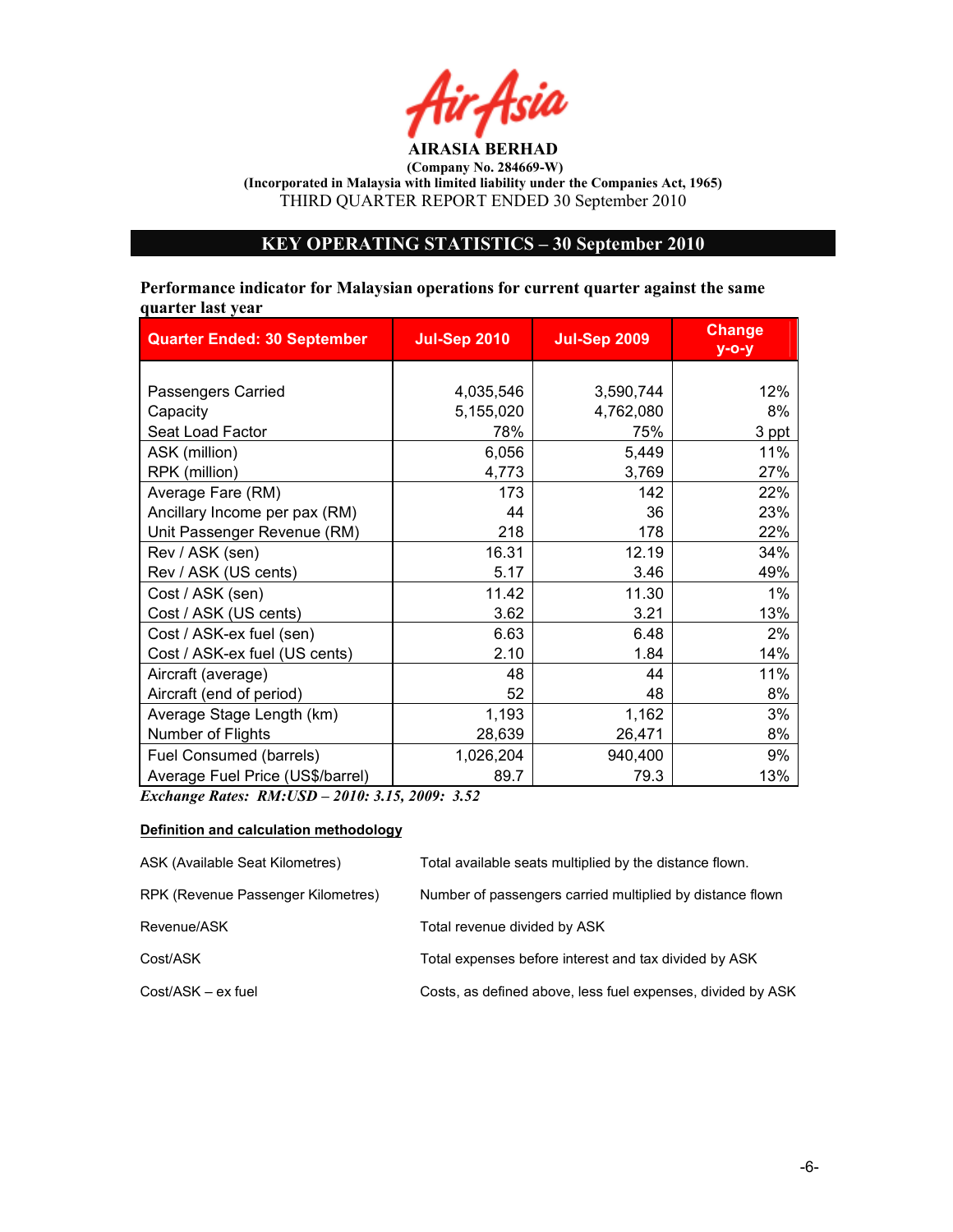

# OTES TO THE UAUDITED ACCOUTS – 30 September 2010

#### 1. Basis of preparation

The interim financial report is unaudited and has been prepared in accordance with Financial Reporting Standard ("FRS") 134: "Interim Financial Reporting" and paragraph 9.22 and Appendix 9B of the Bursa Malaysia Securities Berhad ("Bursa Malaysia") Listing Requirements.

The interim financial statements should be read in conjunction with the audited financial statements of the Group for the financial year ended 31 December 2009. The accounting policies and methods of computation adopted for the interim financial statements are consistent with those adopted for the audited financial statements for the financial year ended 31 December 2009, except for those accounting policies detailed in section 2 below.

# 2. Summary of significant accounting policies

With effect from 1 January 2010 the Group has adopted the following accounting standards: FRS 139: Financial Instruments, Recognition and Measurement, FRS 8 Operating Segments, FRS 101 (Revised) : Presentation of Financial Statements and FRS 7: Financial Instruments: Disclosures with effect from 1 January 2010.

# i) Effects of Adoption of FRS 139: Financial Instruments, Recognition and **Measurement**

FRS 139 sets out the new requirements for the recognition and measurement of financial instruments and the requirements for the application of hedge accounting.

Financial instruments are recorded initially at fair value. Subsequent measurement of those instruments at the balance sheet date reflects the designation of the financial instrument. The Group determines the classification at initial recognition and re-evaluates this designation at each year end except for those financial instruments measured at fair value through profit or loss.

#### Financial Assets

The group classifies its financial assets in the following categories: at fair value through profit or loss, loans and receivables, and available-for-sale. The classification depends on the purpose for which the financial assets were acquired. Management determines the classification of its financial assets at initial recognition.

#### a) Financial assets at fair value through profit or loss

Financial assets at fair value through profit or loss are financial assets held for trading. A financial asset is classified in this category if acquired principally for the purpose of selling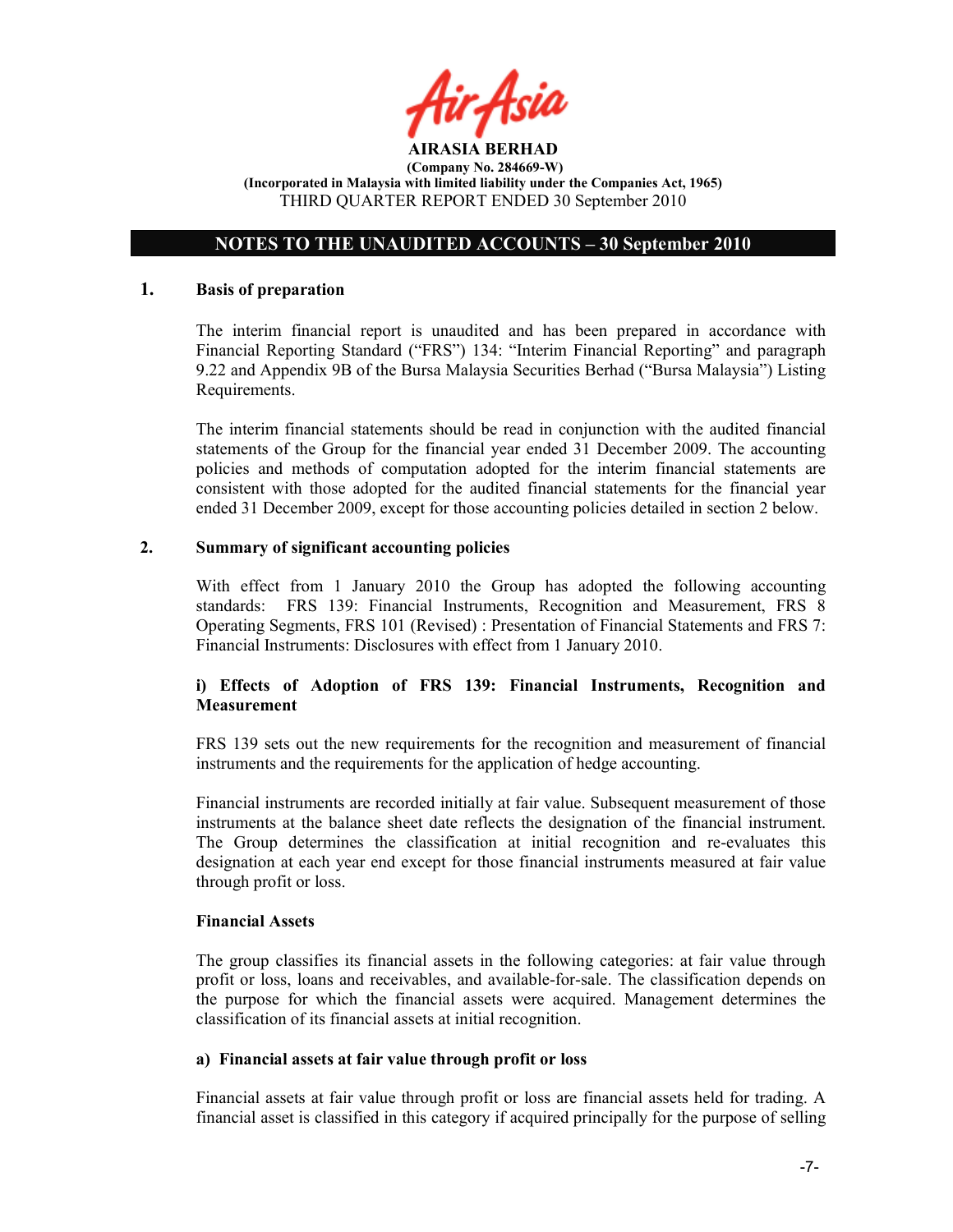

 $(Compariv No. 284669-W)$ 

(Incorporated in Malaysia with limited liability under the Companies Act, 1965) THIRD QUARTER REPORT ENDED 30 September 2010

# OTES TO THE UAUDITED ACCOUTS – 30 September 2010

in the short-term. Derivatives are also categorised as held for trading unless they are designated as hedges. Assets in this category are classified as current assets.

# b) Loans and Receivables

Loans and receivables are non-derivative financial assets with fixed or determinable payments that are not quoted in an active market. They are included in current assets, except for maturities greater than 12 months after the end of the reporting period. These are classified as non-current assets.

#### c) Available-for-sale

Available-for-sale financial assets are non-derivatives that are either designated in this category or not classified in any of the other categories. They are included in non-current assets unless the investment matures or management intends to dispose of it within 12 months of the end of the reporting period. Available-for-sale financial assets were previously classified within Other Investments.

# Financial Liabilities

# a) Borrowings

Borrowings are initially measured at fair value plus directly attributable transaction costs and subsequently at amortised cost using the effective interest rate method. Gains and losses are recognised in the consolidated income statement when the liabilities are derecognised or through the amortisation process.

#### b) Derivative Financial Instruments

Derivative financial instruments are required to be initially recognised at fair value on the date the derivative contract is entered into and subsequently at fair value at each balance sheet date. Derivatives are carried as assets when fair value is positive and as liabilities when fair value is negative. Any gains or losses arising from changes in fair value on derivatives that do not qualify for hedge accounting are recognised in the income statement.

However, where derivatives qualify for hedge accounting, recognition of any resultant gain or loss depends on the nature of item being hedged as follows:

#### Cash flow hedge

The effective portion of the gain or loss on the hedging instrument is recognised directly in equity, while an ineffective portion is recognised immediately in the income statement. Amounts taken to equity are transferred to the income statement when the hedged transaction affects profit or loss, such as when the hedged financial expense is recognised or when a forecast sale occurs. When the hedged item is the cost of a non-financial asset or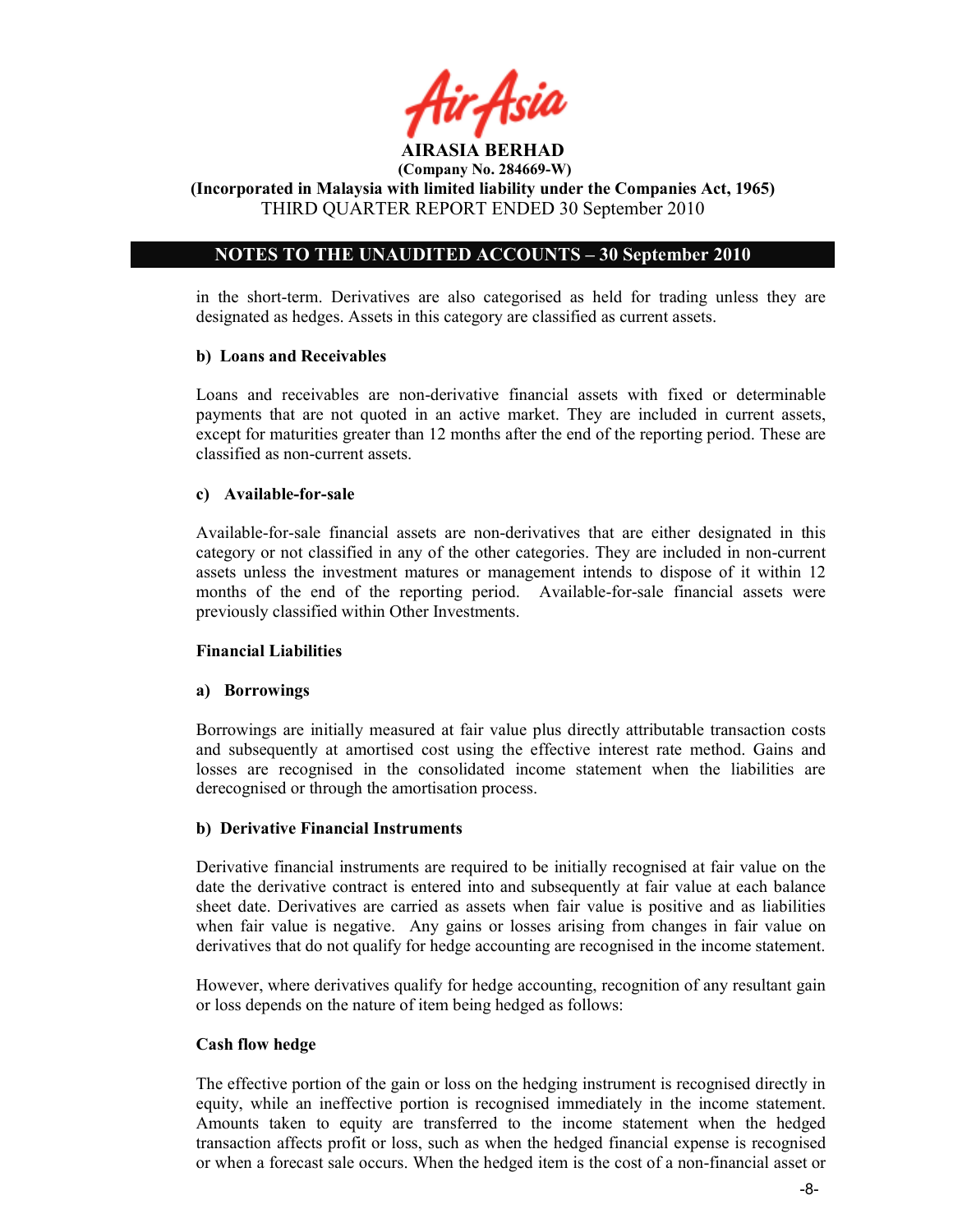

(Incorporated in Malaysia with limited liability under the Companies Act, 1965) THIRD QUARTER REPORT ENDED 30 September 2010

# OTES TO THE UAUDITED ACCOUTS – 30 September 2010

non-financial liability, the amounts taken to equity are transferred to the initial carrying amount of non-financial asset or liability. If the forecast transaction or firm commitment is no longer expected to occur, amounts previously recognised in equity are transferred to the income statement. If the hedging instrument expires or is sold, terminated or exercised without replacement or rollover, or if its designation as a hedge is revoked, amounts previously recognised in equity remain in equity until the forecast transaction or firm commitment occurs.

In accordance with the provisions of FRS 139, the above changes are applied prospectively and the comparatives as at 31 December 2009 are not restated. Instead, the changes have been accounted for by making the following FRS139 adjustments to opening balances in the balance sheet as at 1 January 2010.

|                                              | As at 01/01/2010 |
|----------------------------------------------|------------------|
|                                              | <b>RM'000</b>    |
| Available-for-Sale Financial Assets          | 105,996          |
| Derivative Financial Assets                  | 158,115          |
| Derivative Financial Liabilities             | (288,760)        |
| Amounts due from a jointly controlled entity | (15, 462)        |
| Amounts due from an associate                | (16, 841)        |
|                                              | (56,952)         |

In addition, these changes in accounting policies have the effect of decreasing the profit for the current period by RM171.8 million, and by RM346.6 million in the year to date.

# ii) Effects of Adoption of FRS 8: Operating Segments

FRS 8 requires an entity to report financial and descriptive information about its reportable segments. AirAsia Berhad operates a single reportable segment, that of Airline Operations, for decision making purposes so no further segment information is disclosed.

# iii) Effects of Adoption of FRS 101 (Revised): Presentation of Financial Statements

FRS 101 (Revised) requires owner and non-owner changes in equity to be presented separately. The statement of changes in equity will include only details of transactions with owners, with all non-owner changes in equity presented as a single line labelled as total comprehensive income. The revised standard also requires the presentation of the statement of comprehensive income: its presents all items of income and expense recognised in profit or loss, together with all other items of recognised income and expense, either in one single statement, or in two linked statements.

This is a disclosure standard with no impact on the financial position or financial performance of the Group.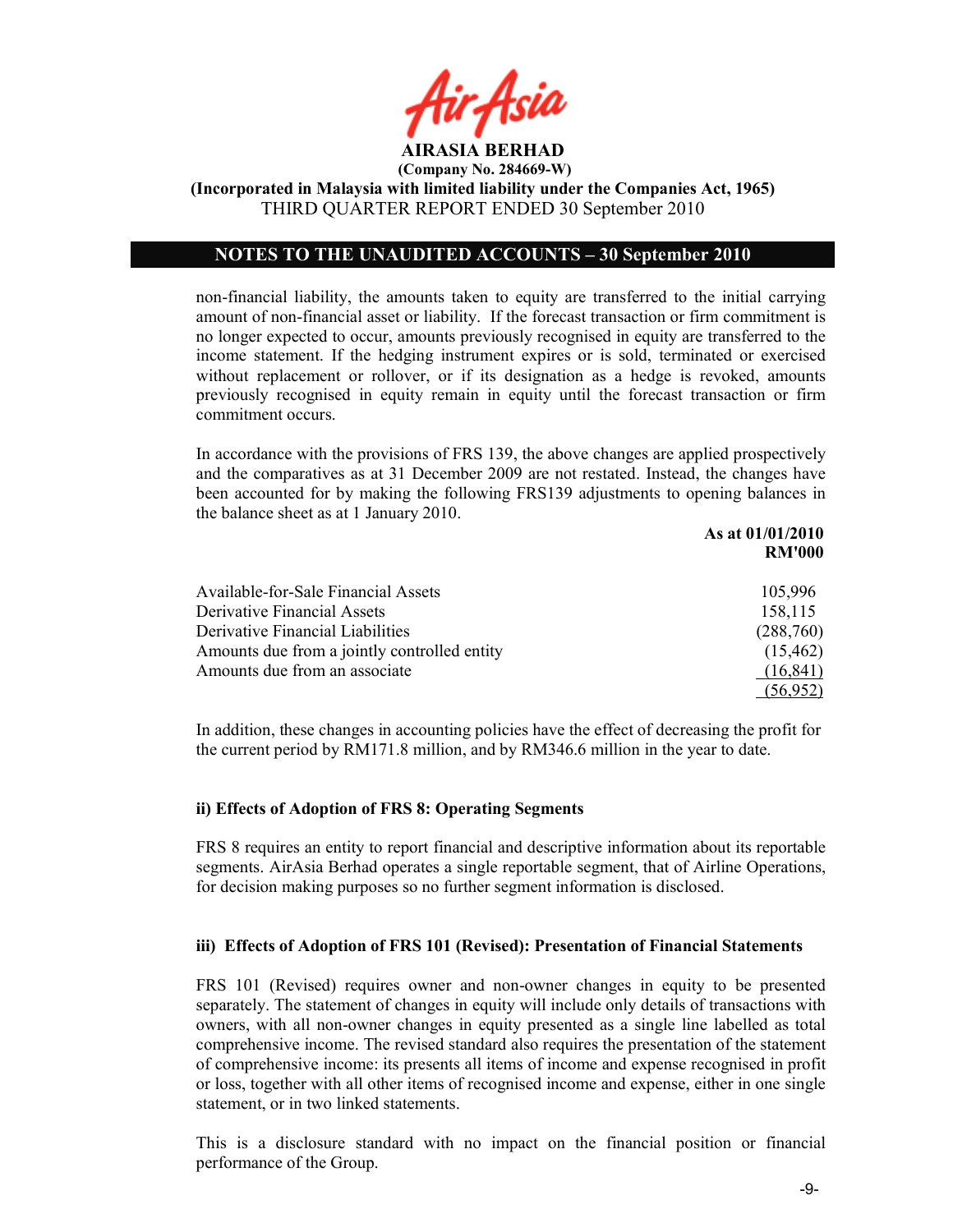

#### AIRASIA BERHAD (Company No. 284669-W)

(Incorporated in Malaysia with limited liability under the Companies Act, 1965) THIRD QUARTER REPORT ENDED 30 September 2010

# OTES TO THE UAUDITED ACCOUTS – 30 September 2010

#### iv) Effects of Adoption of FRS 7: Financial Instruments: Disclosures

FRS 7 requires comprehensive disclosure on qualitative and quantitative information about exposure to risks from financial instruments. Such disclosures will be made on the audited annual financial statements of the Group.

#### v) Changes in Accounting Policies and Effects of Adoption of New and Revised FRSs

At the date of authorisation of this quarterly condensed financial report, the MASB had issued the following FRS and Interpretations but which were not yet effective and have not been adopted by the Group:

# Effects for financial periods beginning on or after

| FRS 1 (Revised): First time adoption of Financial Reporting Standards<br>FRS 3 (Revised): Business Combination<br>FRS 127 (Revised): Consolidated and Separate Financial Instruments | 1 July 2010<br>1 July 2010 |
|--------------------------------------------------------------------------------------------------------------------------------------------------------------------------------------|----------------------------|
| (amended)                                                                                                                                                                            | 1 July 2010                |
| IC Interpretation 12: Service Concession Arrangements                                                                                                                                | 1 July 2010                |
| IC Interpretation 13: Customer Loyalty Programmes                                                                                                                                    | 1 July 2010                |
| IC Interpretation 15: Agreements for the Construction of Real Estate                                                                                                                 | 1 July 2010                |
| IC Interpretation 16: Hedges of Net Investments in a Foreign Operation                                                                                                               | 1 July 2010                |
| IC Interpretation 17: Distributions of Non-cash Assets to Owners                                                                                                                     | 1 July 2010                |

| The amendments to the FRS:                                          |             |
|---------------------------------------------------------------------|-------------|
| FRS 2: Share-based Payment                                          | 1 July 2010 |
| FRS 5: Non-current Assets Held for Sale and Discontinued Operations | 1 July 2010 |
| FRS 138: Intangible Assets                                          | 1 July 2010 |
| IC Interpretation 9: Reassessment of Embedded Derivatives           | 1 July 2010 |

The new FRS above is expected to have no significant impact on the financial statements of the Group and the Company upon their initial application except for the changes in disclosures.

## 3. Auditors' report on preceding annual financial statements

The auditors have expressed an unqualified opinion on the Group's statutory financial statements for the financial year ended 31 December 2009 in their report dated 30 April 2010.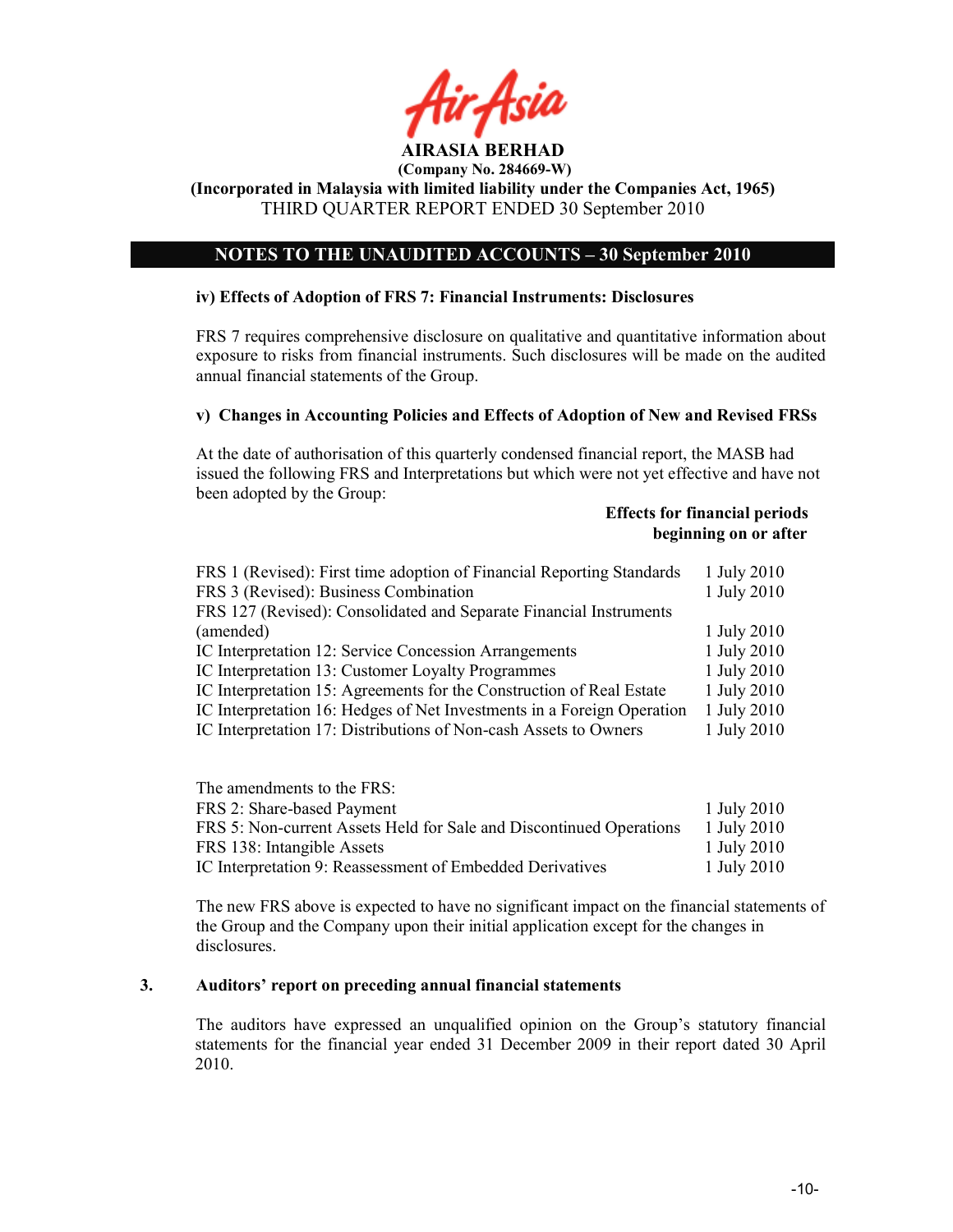

# OTES TO THE UAUDITED ACCOUTS – 30 September 2010

# 4. Seasonality of operations

AirAsia is primarily involved in the provision of air transportation services and thus, is subject to the seasonal demand for air travel. The seat load factor was 3 percentage points higher in the quarter under review against the same period last year. Compared against the immediate preceding quarter (second quarter April – June 2010), the seat load factor was 1 percentage point higher. This seasonal pattern is in line with the expectation of the Group.

# 5. Unusual items due to their nature, size or incidence

There were no unusual items affecting assets, liabilities, equity, net income or cash flows during the current quarter and financial period-to-date.

# 6. Changes in estimates

There were no changes in estimates that have had material effect in the current quarter and financial period-to-date results.

# 7. Capital and reserves

During quarter ended 30 September 2010, the total issued and paid-up share capital of the Company increased from RM275,941,258 to RM276,539,508 from the issuance of 5,982,500 ordinary shares of RM0.10 each pursuant to the exercise of ESOS at the option price of RM1.08. Other than the above, there was no cancellation, repurchases, resale and repayment of debt and equity securities for the period ended 30 September 2010.

# 8. Dividend paid

There were no dividends paid in the quarter ended 30 September 2010.

# 9. Segment reporting

The Group operates a single reportable segment, that of Airline Operations.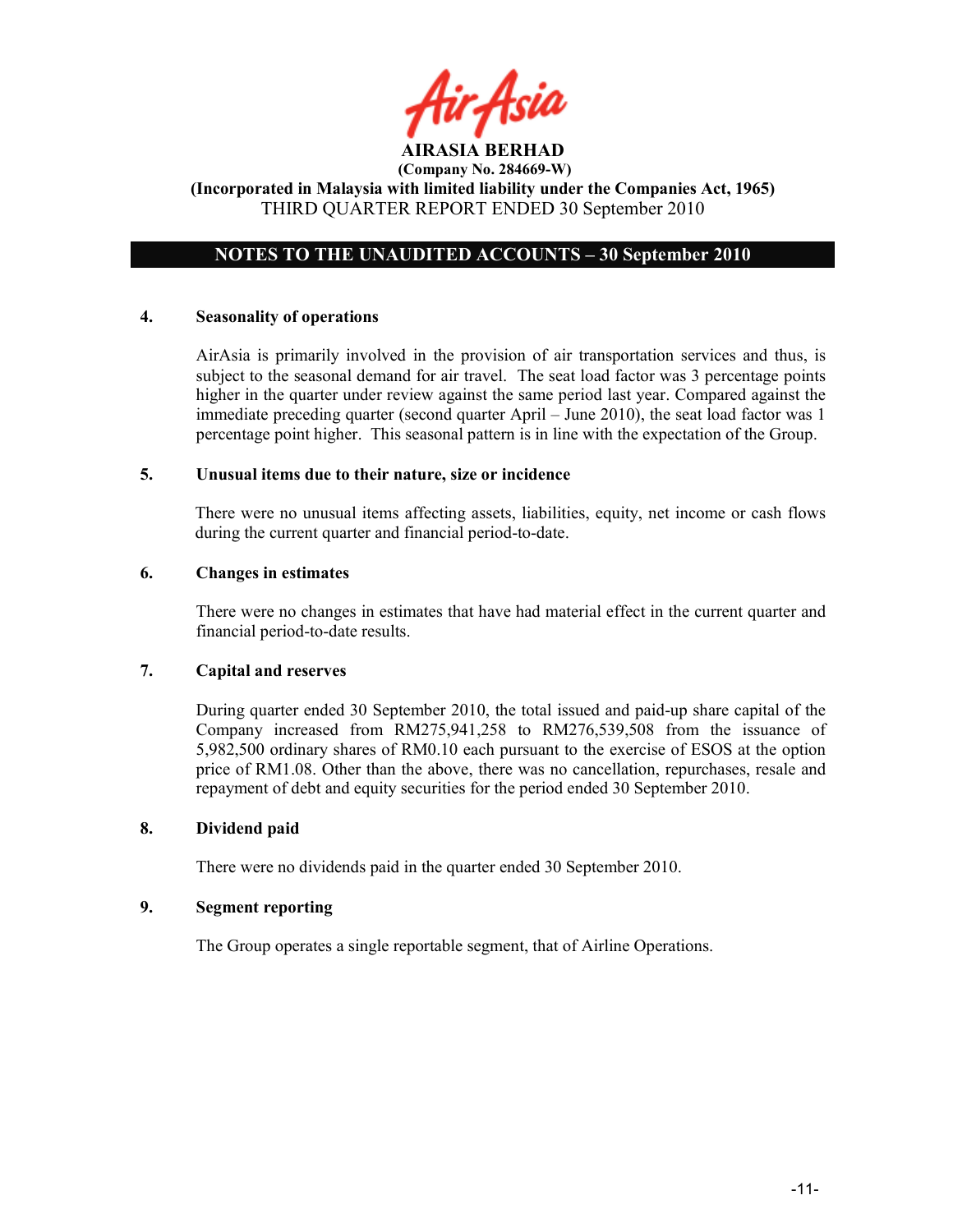

# OTES TO THE UAUDITED ACCOUTS – 30 September 2010

#### 10. FRS 139 Adjustments

 FRS139 Adjustments comprise fair value changes due to movement in mark-to-market (MTM) position on non-designated hedging contracts at 30 September 2010 as compared to 31 March 2010, and are detailed below:

|      |                                                  | Quarter ended<br>30/09/2010<br><b>RM</b> million | <b>Quarter ended</b><br>30/09/2009<br><b>RM</b> million |
|------|--------------------------------------------------|--------------------------------------------------|---------------------------------------------------------|
| (1)  | Gain $/$ (loss) from fuel contracts              | (1.5)                                            | $\overline{\phantom{0}}$                                |
| (11) | Gain / (loss) from foreign currency contracts    | (24.6)                                           | -                                                       |
|      | (v) Gain $/$ (loss) from interest rate contracts | (23.1)                                           |                                                         |
|      |                                                  | (49.2)                                           |                                                         |

The above gains and losses arise from the movement in exchange rates (principally RM:US\$), interest rates and jet fuel prices relative to the contracted rate during the quarter.

The fair value of derivative financial instruments is determined by discounting future cash flows to present value.

#### 11. Other Comprehensive Income

Cash flow hedges represent fair value changes due to movement in MTM position on effective hedging contracts at 30 September 2010 as compared to 30 June 2010 as follows:

|                                        | <b>Quarter ended</b><br>30/09/2010<br><b>RM</b> million | Quarter ended<br>30/09/2009<br><b>RM</b> million |
|----------------------------------------|---------------------------------------------------------|--------------------------------------------------|
| Fair value loss in the period<br>(1)   | (82.6)                                                  |                                                  |
| Amount transferred to income statement | 127.9                                                   | -                                                |
|                                        | 45.                                                     |                                                  |

Fair value changes in effective hedging contracts are recognized directly in equity and are transferred to the income statement in the same period as the underlying hedged item affects profit or loss.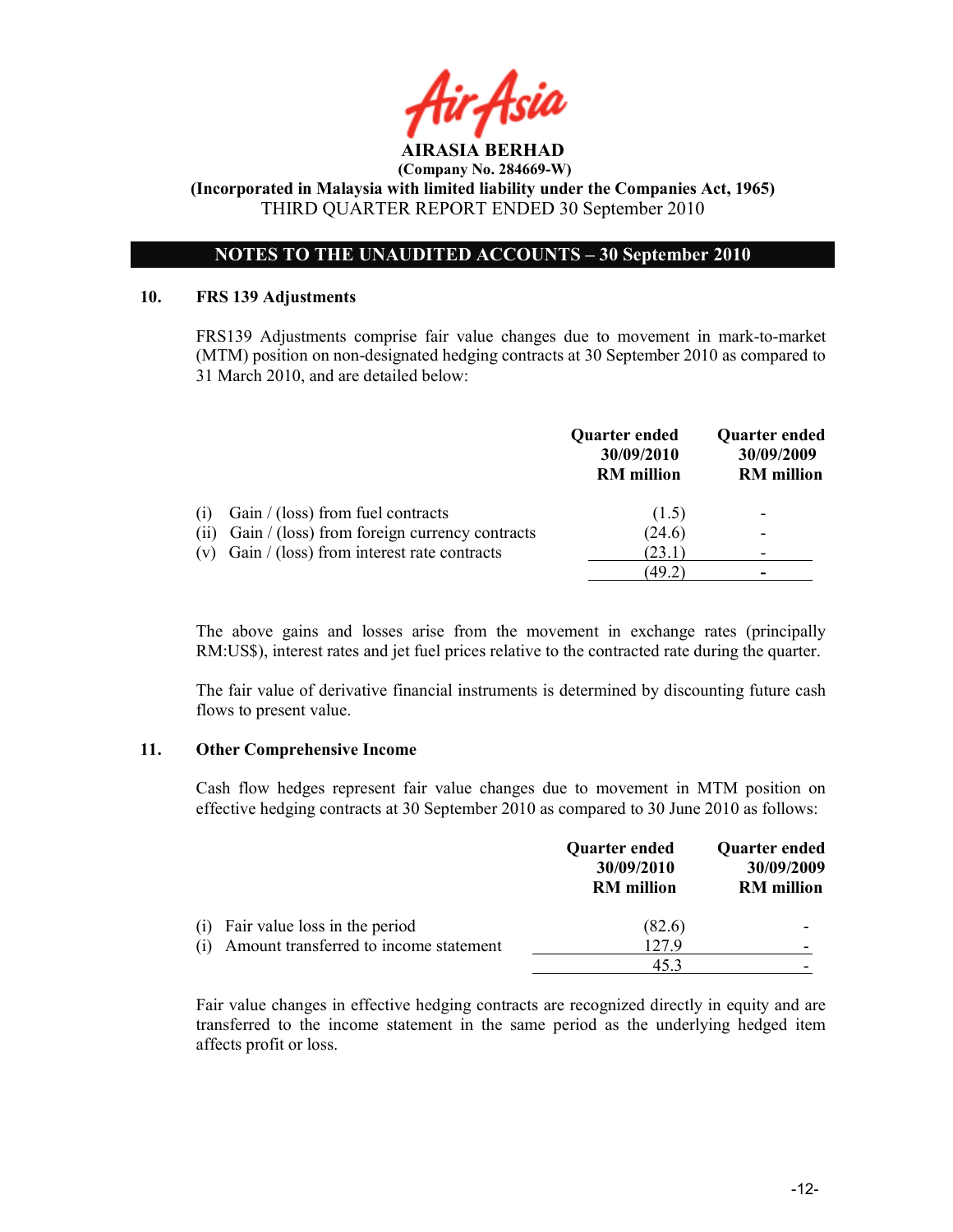

# OTES TO THE UAUDITED ACCOUTS – 30 September 2010

#### 12. Property, plant and equipment

#### (a) acquisition and disposals

During the quarter ended 30 September 2010, the Group acquired property, plant and equipment with a cost of RM693.3 million (quarter ended 30 September 2009: RM567.1 million).

During the quarter ended 30 September 2010, there was no disposal of property, plant and equipment (quarter ended 30 September 2009: RM0.1 million).

#### (b) valuation

 There was no revaluation of property, plant and equipment for the quarter ended 30 September 2010.

#### 13. Post balance sheet events

There were no material events after the period end that have not been reflected in the financial statements for the financial period ended 30 September 2010 as at the date of this report.

#### 14. Changes in composition of the Group

During the quarter under review AirAsia Berhad invested an additional RM16.0m in AirAsia X Sdn Bhd ('AirAsia X'). This additional investment was made following a rights issue by AirAsia X, and was taken up by AirAsia to maintain a 16% shareholding in AirAsia X.

# 15. Contingent assets

As at the date of this report, the Group does not have any contingent assets.

#### 16. Changes in contingent liabilities since the last annual balance sheet date

There were no material changes in contingent liabilities since the latest audited financial statements of the Group for the financial year ended 31 December 2009.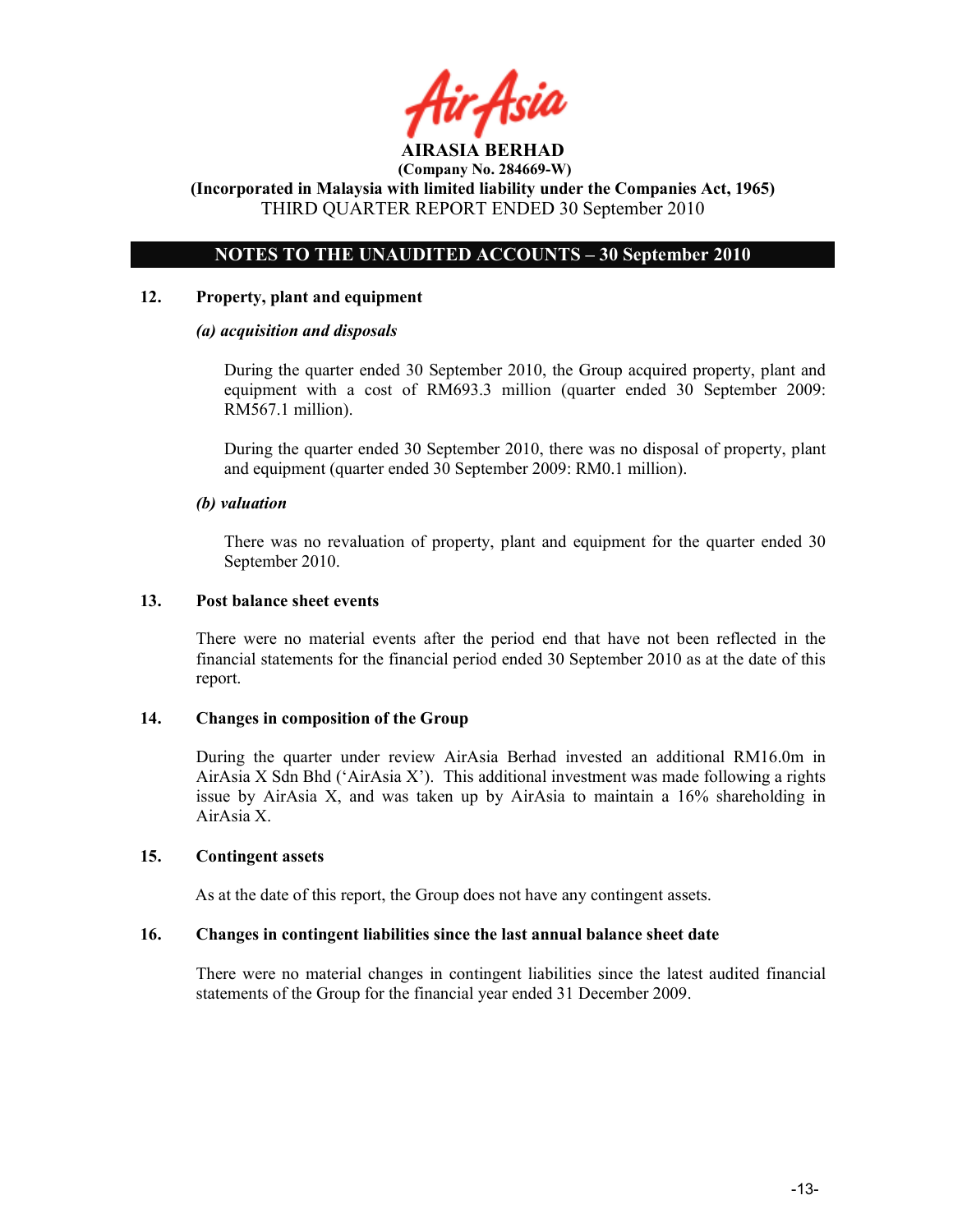

# NOTES TO THE UNAUDITED ACCOUNTS - 30 September 2010

#### 17. Capital commitments outstanding not provided for in the interim financial report

Capital commitments for property, plant and equipment:

|                                   | <b>Group and Company</b> |                      |
|-----------------------------------|--------------------------|----------------------|
|                                   | 30/09/2010<br>RM'000     | 30/09/2009<br>RM'000 |
| Contracted for                    |                          |                      |
|                                   | 13,374,438               | 16,639,339           |
| Authorised but not contracted for | 7,970,258                | 8,573,178            |
|                                   | 21,344,696               | 25,212,517           |
|                                   |                          |                      |

# 18. Material related party transactions

Details of the relationship and transactions between AirAsia and its related parties are as described below. The related party transactions described were carried out on the terms and conditions obtainable in transactions with unrelated parties unless otherwise stated.

| Name of company      | <b>Relationship</b>                        |  |  |
|----------------------|--------------------------------------------|--|--|
| Thai AirAsia         | A jointly controlled entity of the Company |  |  |
| PT Indonesia AirAsia | An associate of the Company                |  |  |
| AirAsia X Sdn. Bhd.  | An investment with common shareholders and |  |  |
|                      | directors of the Company                   |  |  |

These following items have been included in the Income Statement.

|                          |                                       |               | Group                |
|--------------------------|---------------------------------------|---------------|----------------------|
|                          |                                       | Quarter ended | <b>Quarter ended</b> |
|                          |                                       | 30/09/2010    | 30/09/2009           |
|                          |                                       | <b>RM'000</b> | <b>RM'000</b>        |
|                          | Thai AirAsia                          |               |                      |
| $\sim$                   | Lease rental income on aircraft       | 57,797        | 42,237               |
| $\overline{\phantom{a}}$ | Maintenance and overhaul charges      | 786           | 6,919                |
|                          | PT Indonesia AirAsia                  |               |                      |
| $\blacksquare$           | Lease rental income on aircraft       | 40,938        | 33,380               |
| $\overline{\phantom{a}}$ | Maintenance and overhaul charges      | 2,120         | 6,975                |
|                          | AirAsia X Sdn. Bhd.                   |               |                      |
|                          | Services charged to AirAsia X Sdn Bhd | 10,010        | 6.994                |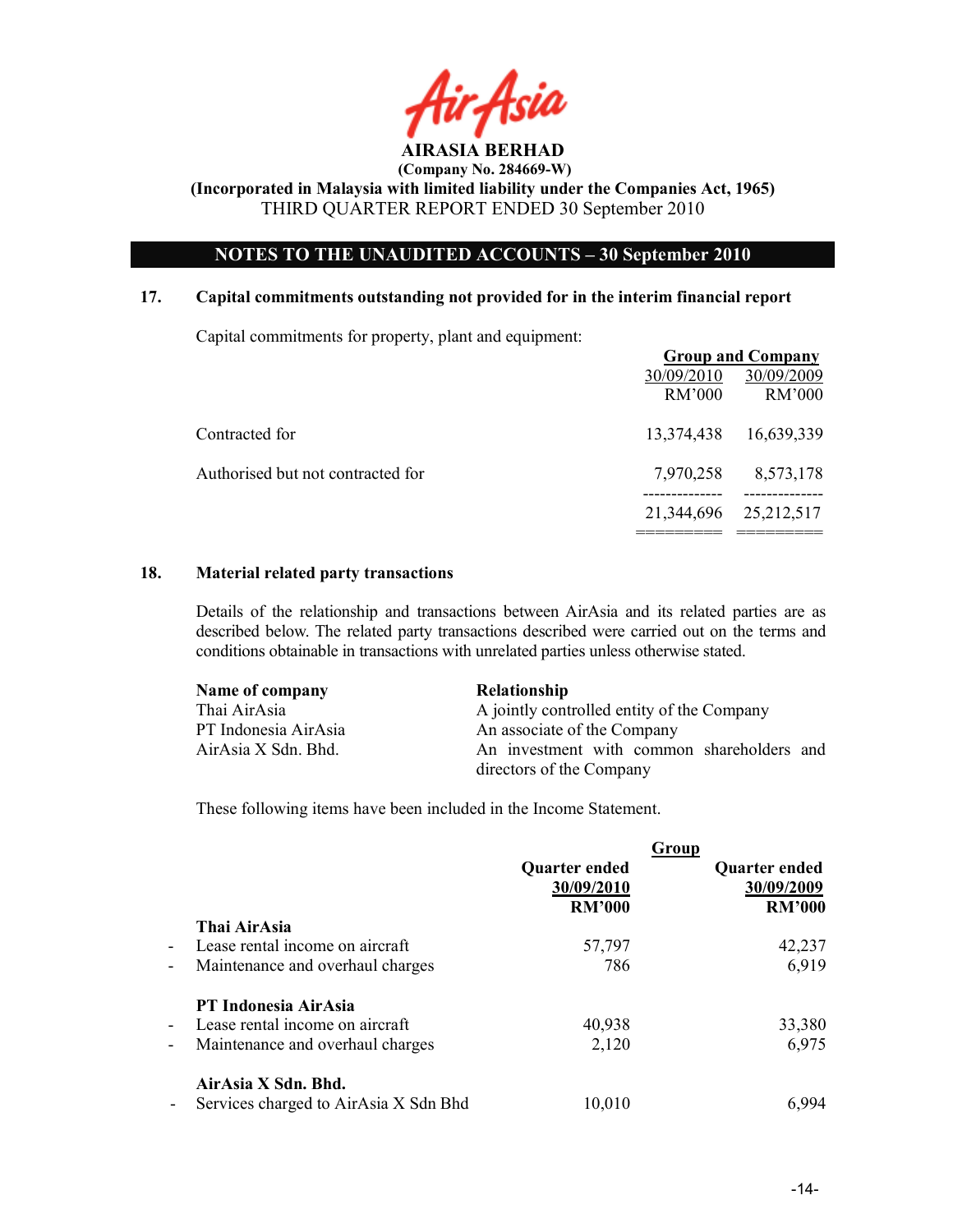# NOTES TO THE UNAUDITED ACCOUNTS - 30 September 2010

#### 19. Review of performance

| (A) Performance of current quarter against the same quarter last year for Malaysia |                     |                     |               |  |
|------------------------------------------------------------------------------------|---------------------|---------------------|---------------|--|
| <b>Quarter Ended: 30 September</b>                                                 | <b>Jul-Sep 2010</b> | <b>Jul-Sep 2009</b> | <b>Change</b> |  |
| <b>RM'000</b>                                                                      |                     |                     | $y - o - y$   |  |
|                                                                                    |                     |                     |               |  |
| <b>Ticket Sales</b>                                                                | 699,255             | 508,489             | 38%           |  |
| Ancillary Income                                                                   | 179,461             | 130,023             | 38%           |  |
| <b>Other Operating Income</b>                                                      | 108,843             | 101,157             | 8%            |  |
| <b>Revenue</b>                                                                     | 987,558             | 739,668             | 34%           |  |
|                                                                                    |                     |                     |               |  |
| <b>Staff Cost</b>                                                                  | (84, 341)           | (69, 195)           | $-22%$        |  |
| Fuel and Oil                                                                       | (290, 424)          | (262, 528)          | $-11%$        |  |
| <b>User &amp; Station Charges</b>                                                  | (60, 024)           | (55, 146)           | $-9%$         |  |
| Maintenance & Overhaul                                                             | (19, 771)           | (29, 316)           | 33%           |  |
| Sales and Marketing                                                                | (29, 875)           | (32,051)            | $-7%$         |  |
| <b>Others</b>                                                                      | (58, 916)           | (56, 822)           | $-4%$         |  |
| <b>EBITDAR</b>                                                                     | 444,207             | 234,611             | 89%           |  |
| Lease of Aircraft                                                                  | (13, 357)           | (28, 103)           | 52%           |  |
| <b>EBITDA</b>                                                                      | 430,850             | 206,508             | 109%          |  |
| Depreciation & Amortisation                                                        | (134, 956)          | (108, 241)          | $-25%$        |  |
| <b>EBIT</b>                                                                        | 295,894             | 98,266              | 201%          |  |
| FRS139 Adjustments                                                                 | (49, 154)           |                     |               |  |
| <b>Exceptional Item</b>                                                            | 0                   | 0                   |               |  |
| <b>Net Finance Cost</b>                                                            | (84, 136)           | (87, 802)           | 4%            |  |
| Unrealised forex gain / (loss)                                                     | 142,893             | 102,426             | $-40%$        |  |
| Other Income / (Expenses)                                                          | 4,361               | 23,369              | $-81%$        |  |
| <b>Profit before tax</b>                                                           | 309,858             | 136,260             | 127%          |  |
| <b>Taxation</b>                                                                    | 17,428              | (6, 188)            | 382%          |  |
| <b>Profit after tax</b>                                                            | 327,286             | 130,072             | 152%          |  |
|                                                                                    |                     |                     |               |  |
| <b>EBITDAR Margin</b>                                                              | 45.0%               | 31.7%               | $13.3$ ppt    |  |
| <b>EBIT Margin</b>                                                                 | 30.0%               | 13.3%               | 16.7 ppt      |  |

The Group recorded revenue of RM987.6 million for the quarter ended 30 September 2010 ("3Q10"), 34% higher than the revenue of RM739.7 million recorded in the quarter ended 30 September 2009 ("3Q09"). The revenue growth was supported by 12% growth in passenger volumes and average fare that was 22% higher at RM173 as compared to RM142 achieved in 3Q09. Seat load factor was 3 percentage points higher at 78% compared to 75% in the same period last year.

The profit after tax for the period was RM327.3 million, an increase of 152% over the RM130.1m profit after tax in 3Q09.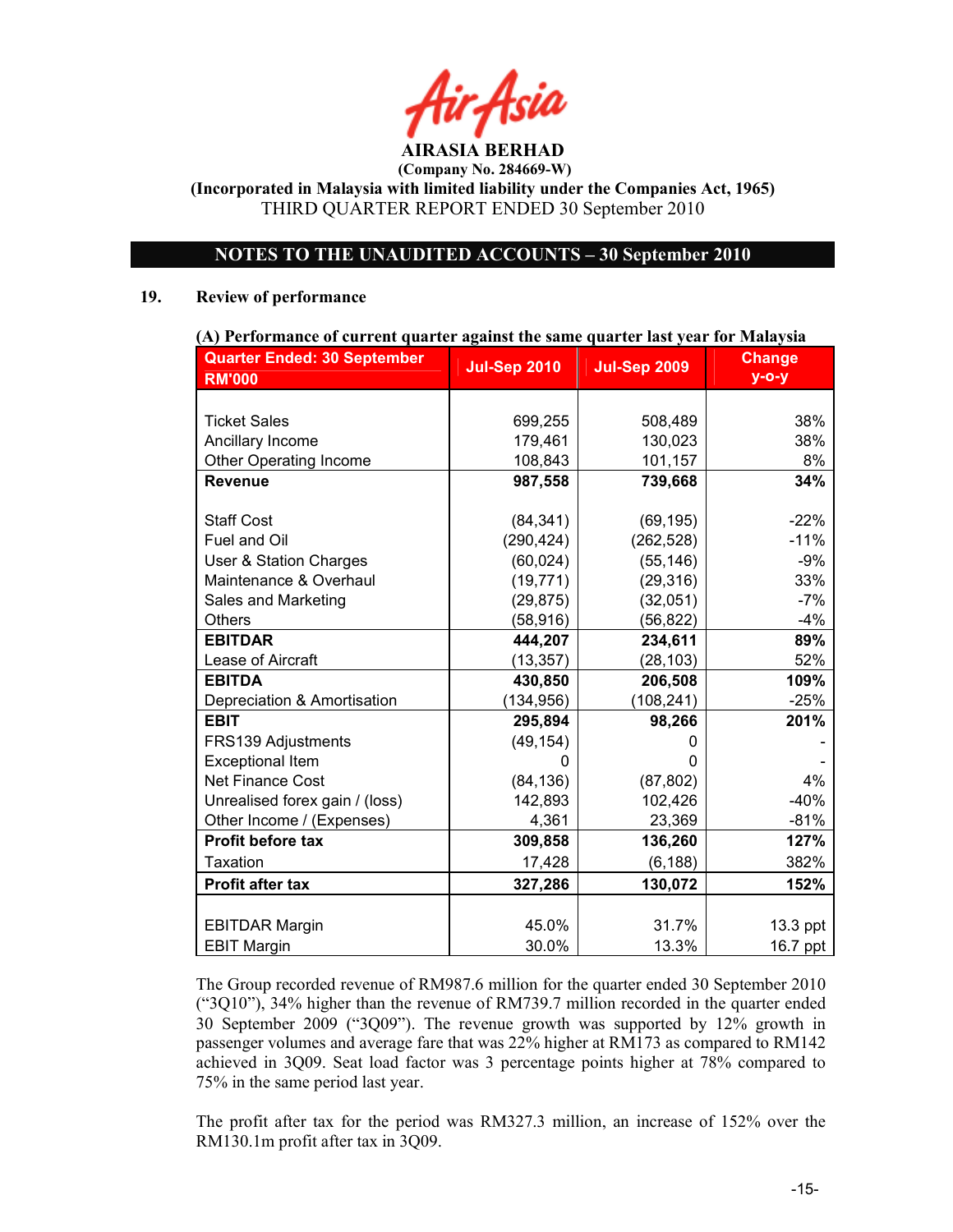

(Incorporated in Malaysia with limited liability under the Companies Act, 1965) THIRD QUARTER REPORT ENDED 30 September 2010

# OTES TO THE UAUDITED ACCOUTS – 30 September 2010

# (B) Reconciliation of PBT to Core Operating Profit Quarter Ended: 30 September RM'000 Jul-Sep 2010 Jul-Sep 2009 Change y-o-y Profit before taxation  $\vert$  309,858 | 136,260 | 127% Adjustments: Unwinding of derivatives (gain) / loss 0 0 - Forex (gain) / loss  $(142,893)$   $(102,426)$   $40\%$ Disposal of assets (gain) / loss 0 0 - FRS 139 adjustments (gain) / loss 49,154 0 - Core Operating Profit / (Loss)  $\vert$  216,119 33,834 539% Core Operating Profit Margin 17.3 ppt

The Group's core operating profit for the period was RM216.1 million, a 539% increase over the core operating profit achieved in 3Q09. The core operating profit margin for the period was at 21.9%, 17.3 percentage points higher than the 4.6% core operating profit margin achieved in 3Q09. There were RM142.9 million of unrealized translation gains in the quarter, a result of the significant strengthening of the Malaysian Ringgit against the US Dollar during the period. These gains are partially offset by losses from the change in the fair value of currency derivatives.

| <b>Net Cash Flow (RM'000)</b>                          | <b>Jul-Sep 2010</b>   | <b>Apr-Jun 2010</b>   | <b>Change</b><br>$a-o-a$ |
|--------------------------------------------------------|-----------------------|-----------------------|--------------------------|
| Cash from Operations<br>Cash from Investing Activities | 323,418<br>(673, 869) | 187,772<br>(707, 031) | 72%<br>-5%               |
| <b>Cash from Financing Activities</b>                  | 427,480               | 440,261               | $-3\%$                   |
| <b>Net Cash Flow</b>                                   | 77,029                | (78, 998)             | 198%                     |

(C) Cashflow commentary for current quarter against immediately preceding quarter

The Group's cash from operations was RM323.4 million, an increase of RM135.6 million against the immediate preceding quarter ended June 2010. Net cash flow in the quarter amounted to RM77.0 million, an improvement of RM156.0 million over the immediately preceding quarter, primarily due to the much stronger operating cash flow.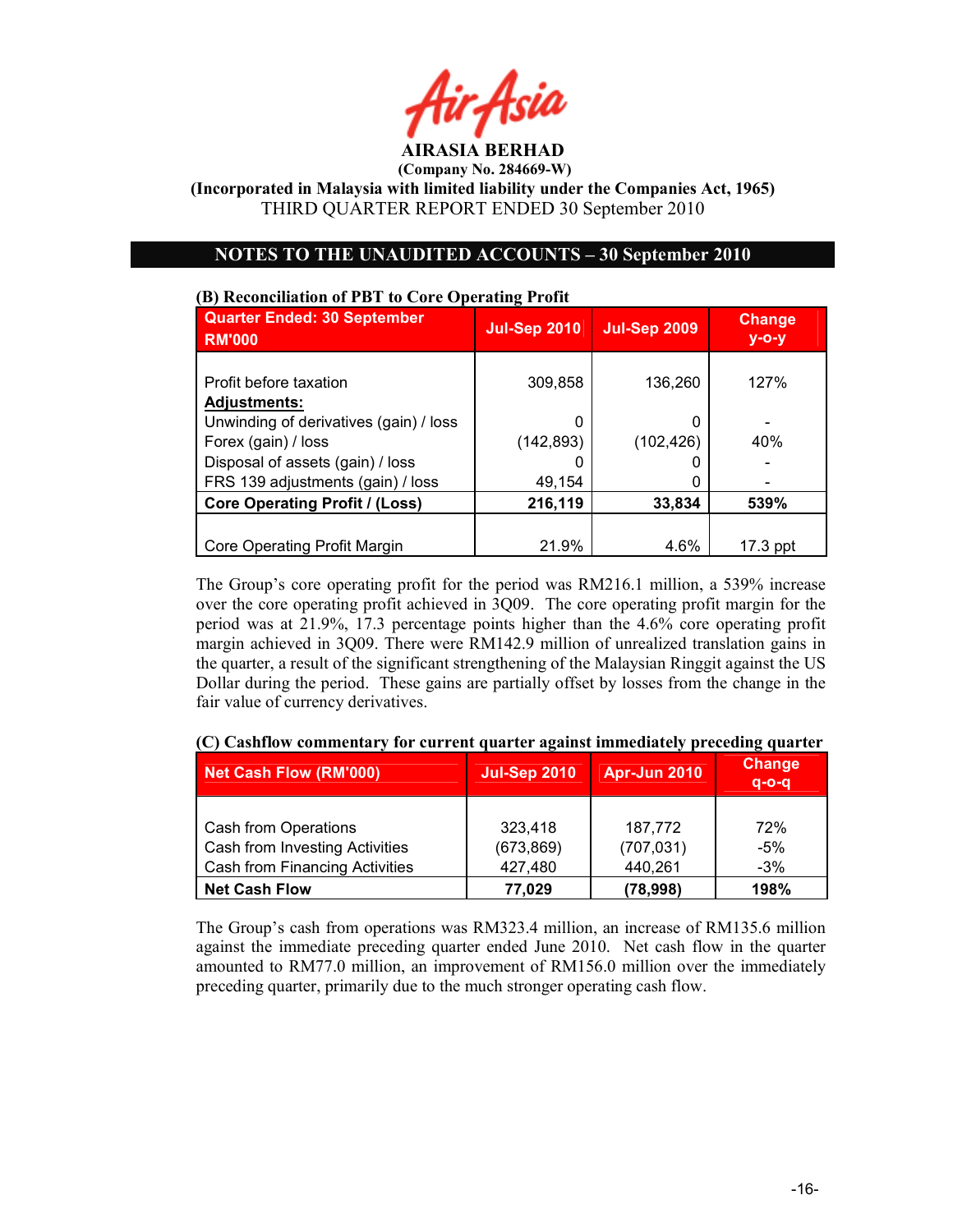

(Incorporated in Malaysia with limited liability under the Companies Act, 1965) THIRD QUARTER REPORT ENDED 30 September 2010

# OTES TO THE UAUDITED ACCOUTS – 30 September 2010

| <b>Balance Sheet</b><br><b>RM</b> million | <b>Jul-Sep 2010</b> | Apr-Jun 2010 | <b>Change</b><br>$q$ -o-q |
|-------------------------------------------|---------------------|--------------|---------------------------|
| <b>Total Debt</b><br>Cash                 | 7,640<br>935        | 7,586<br>858 | $1\%$<br>9%               |
| <b>Net Debt</b>                           | 6,705               | 6,728        | $0\%$                     |
| <b>Net Gearing</b>                        | 2.02                | 2.27         | $-11\%$                   |

#### (D) Balance sheet commentary for current quarter

The Group's total debt as of end of 30 September 2010 was RM7,640 million. The Group's net debt after offsetting the cash balances amounted to RM6,705 million. This translates to a net gearing ratio of 2.02 times, 11% lower than the immediately preceding quarter.

#### 20. Jointly Controlled Entity and Associate Company

# i) Jointly Controlled Entity - AirAsia Thailand

AirAsia Thailand is a joint venture company owned 48.9% by AirAsia Berhad. As such it is accounted for using the equity method, as permitted by the Malaysian Accounting Standards Board FRS131, Interests in Joint Ventures. As the Group's interest in AirAsia Thailand has been reduced to zero no additional losses are provided for, and the Group will only resume recognizing its share of profits only after its share of profits equals the share of losses not recognized.

AirAsia Thailand recorded revenue of THB2,874 million in 3Q10, 46% higher compared to the THB1,974 million achieved in 3Q09. The positive growth in revenue is attributed to higher passenger volume, a higher contribution from ancillary income and improving yields. AirAsia Thailand has achieved passenger growth of 9% as compared to 3Q09 while the seat load factor was lower by 1 percentage point at 76%. Average base fare was higher by 24% at THB1,708 as compared to THB1,373 achieved in 3Q09.

AirAsia Thailand's achieved a net profit of THB530 million in 3Q10, compared to a loss of THB403 million in 3Q09. The core operating profit for the period was THB420 million and there were THB110 million of unrealized forex gains recognized in the period.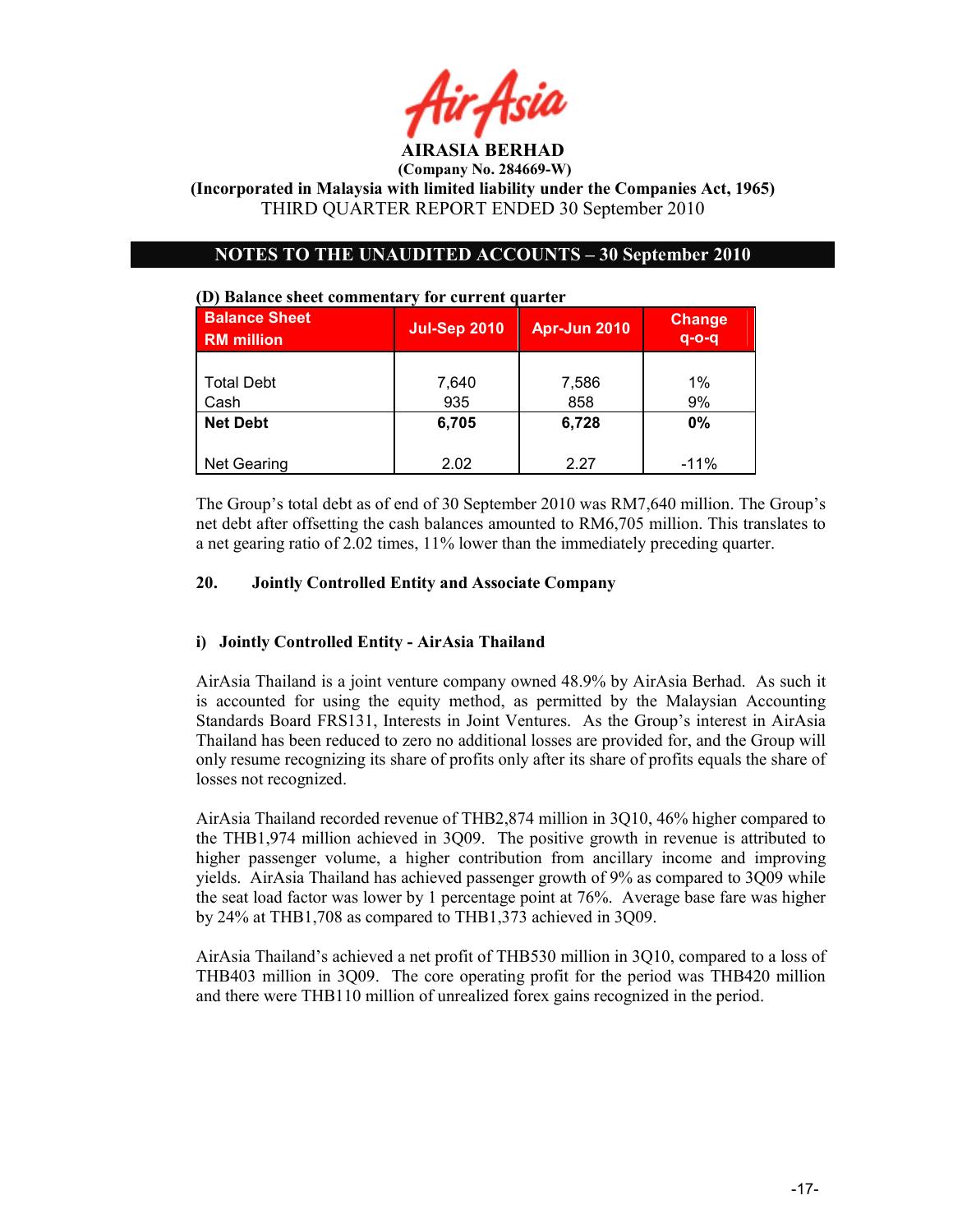

(Incorporated in Malaysia with limited liability under the Companies Act, 1965) THIRD QUARTER REPORT ENDED 30 September 2010

# OTES TO THE UAUDITED ACCOUTS – 30 September 2010

## (A) Performance indicator for Thailand operations for current quarter against the same quarter last year

| <b>Quarter Ended: 30 September</b> | <b>Jul-Sep 2010</b> | <b>Jul-Sep 2009</b> | <b>Change</b><br>$y$ -o-y |
|------------------------------------|---------------------|---------------------|---------------------------|
|                                    |                     |                     |                           |
| Passengers Carried                 | 1,363,998           | 1,253,771           | 9%                        |
| Capacity                           | 1,794,544           | 1,627,712           | 10%                       |
| Seat Load Factor                   | 76%                 | 77%                 | $-1$ ppt                  |
| ASK (million)                      | 1,868               | 1,598               | 17%                       |
| RPK (million)                      | 1,440               | 1,237               | 16%                       |
| Average Fare (THB)                 | 1,708               | 1,373               | 24%                       |
| Ancillary Income per pax (THB)     | 337                 | 185                 | 81%                       |
| Unit Passenger Revenue (THB)       | 2,045               | 1,558               | 31%                       |
| Rev / ASK (THB)                    | 1.49                | 1.22                | 22%                       |
| Rev / ASK (US cents)               | 4.72                | 3.40                | 39%                       |
| Cost / ASK (THB)                   | 1.34                | 1.49                | 10%                       |
| Cost / ASK (US cents)              | 4.23                | 4.13                | 2%                        |
| Cost / ASK-ex fuel (THB)           | 0.83                | 0.93                | $-10%$                    |
| Cost / ASK-ex fuel (US cents)      | 2.63                | 2.58                | 2%                        |
| Aircraft (average)                 | 18                  | 17                  | 5%                        |
| Aircraft (end of period)           | 19                  | 18                  | 6%                        |
| Average Stage Length (km)          | 1,039               | 969                 | 7%                        |
| Number of Flights                  | 10,028              | 9,760               | 3%                        |
| Fuel Consumed (barrels)            | 323,202             | 301,422             | 7%                        |
| Average Fuel Price (US\$/barrel)   | 92.0                | 83.4                | 10%                       |

Exchange Rates: THB:USD – 2010: 31.62, 2009: 36.00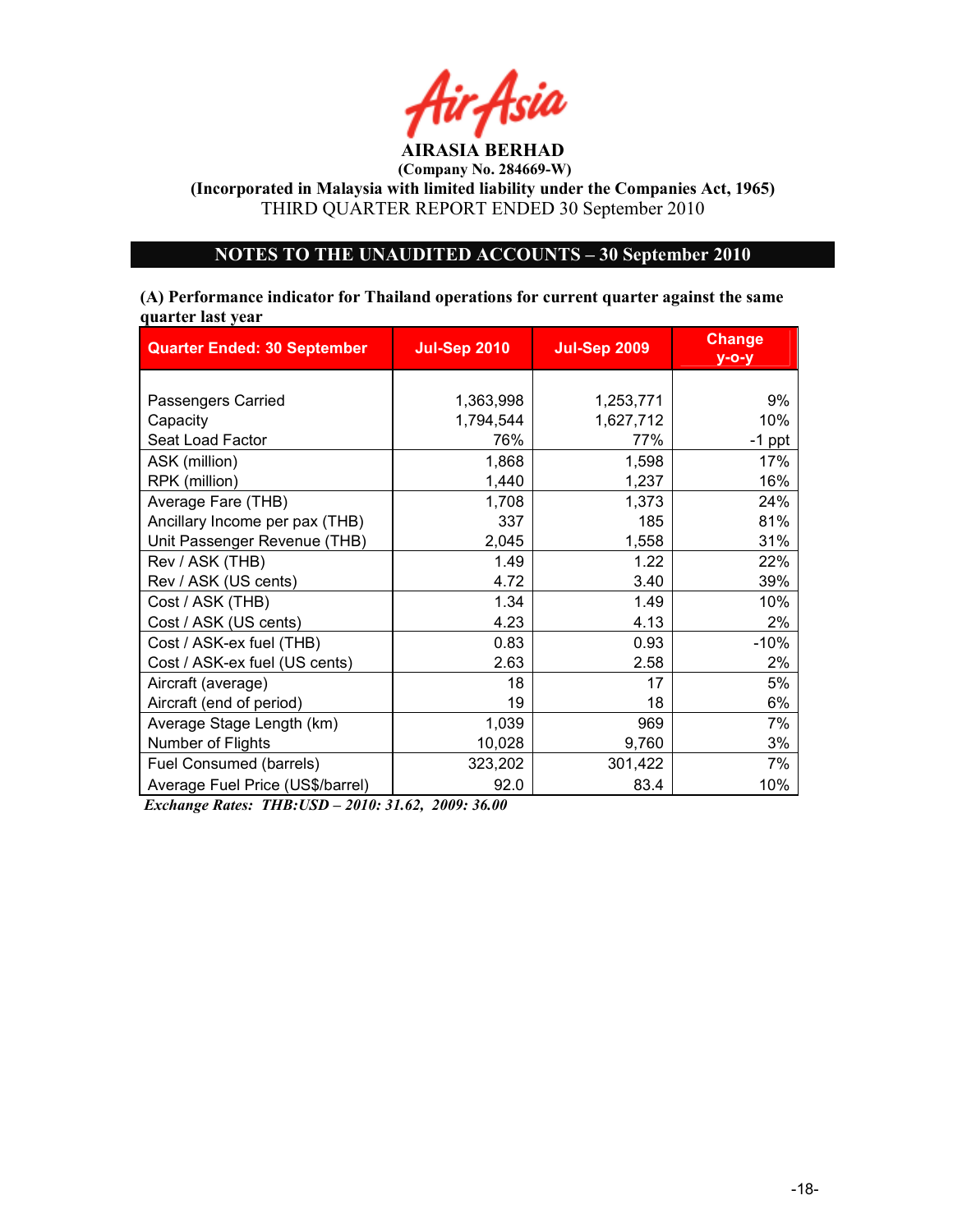Air Asia AIRASIA BERHAD

(Incorporated in Malaysia with limited liability under the Companies Act, 1965) THIRD QUARTER REPORT ENDED 30 September 2010

# NOTES TO THE UNAUDITED ACCOUNTS - 30 September 2010

# Quarter Ended: 30 September THB'000 Jul-Sep 2010 Jul-Sep 2009 Change y-o-y Ticket Sales 2,330,104 1,720,843 Ancillary Income 459,093 232,554 97% Other Operating Income 84,308 20,370 314% Revenue 2,873,505 | 1,973,768 | 46% Staff Cost (242,672) (209,442) -16% Fuel and Oil | (940,306) | (905,096) | -4% User & Station Charges (307,096) (281,105) -9% Maintenance & Overhaul (173,232) (338,213) 49% Sales and Marketing  $(92,414)$   $(97,744)$   $(97,744)$  5% Others (119,849) (120,365) 0% EBITDAR 997,936 21,804 4477% Lease of Aircraft 1992 1994 (585,957) (409,630) EBITDA (387,826) 411,979 (387,826) Depreciation & Amortisation  $(34,321)$   $(29,638)$  -16% EBIT 377,658 (417,464) 190% FRS139 Adjustments and the contract of the contract of the contract of the contract of the contract of the contract of the contract of the contract of the contract of the contract of the contract of the contract of the con Net Finance Cost  $(3.897)$   $(1.433)$  372% Unrealised forex gain / (loss) <br>
Other Income / (Expenses) 110,010 - 13,154 Other Income / (Expenses) 13,154 250% Profit before tax  $\vert$  529,755 (402,877) 231% Taxation 0 0 - Profit after tax 529,755 (402,877) 231% EBITDAR Margin 23.6 ppt 234.7% 23.6 ppt 34.7% 23.6 ppt EBIT Margin 21.1% -21.2% 34.3 ppt Profit after Tax Margin 18.4% | 18.4% | 20.4% | 38.8 ppt

#### (B) Performance of current quarter against the same quarter last year for Thailand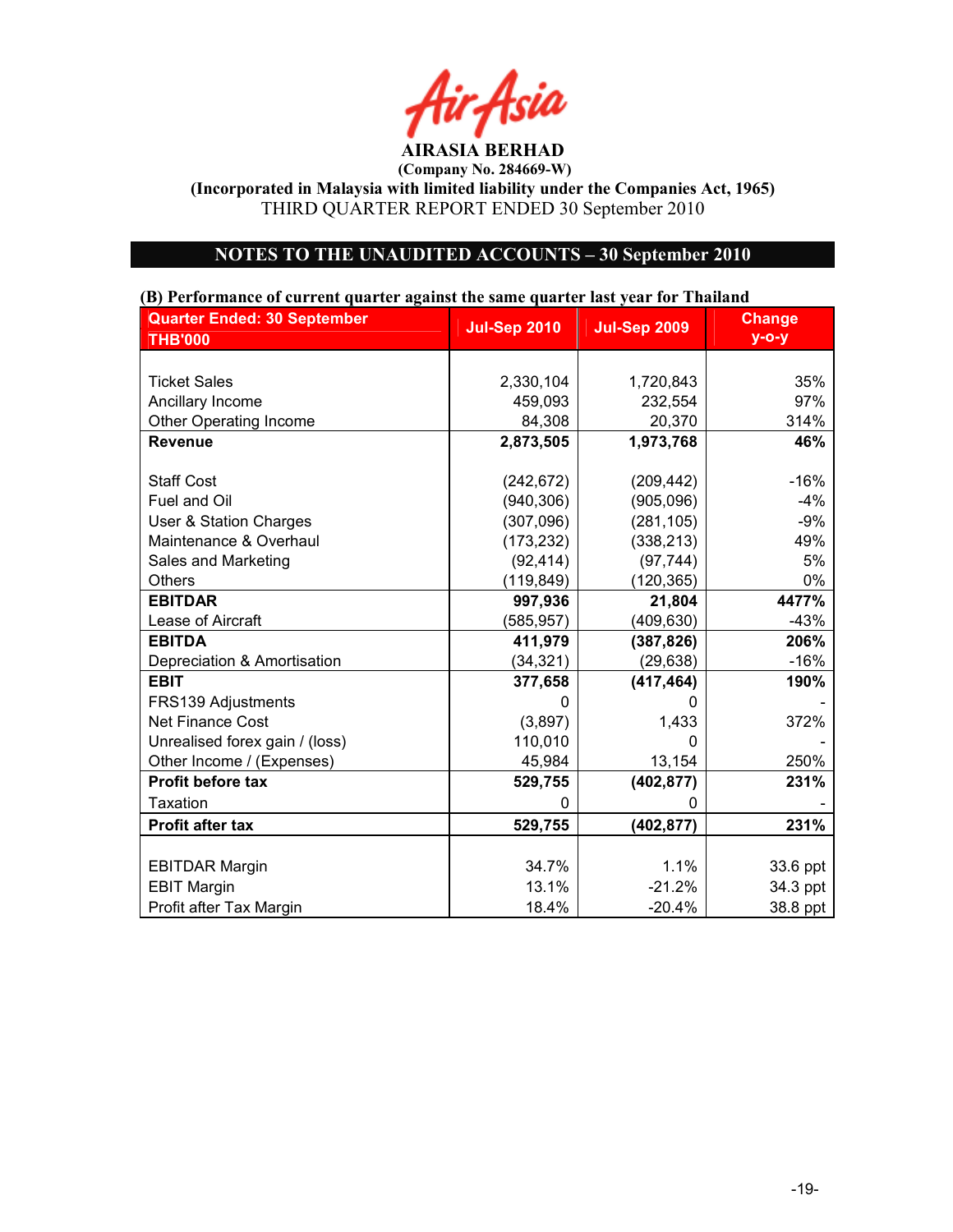<sup>l</sup>ir Asid AIRASIA BERHAD

(Incorporated in Malaysia with limited liability under the Companies Act, 1965) THIRD QUARTER REPORT ENDED 30 September 2010

# OTES TO THE UAUDITED ACCOUTS – 30 September 2010

# (C) Balance Sheet Quarter Ended: 30 September THB 000's **Sept 2010** Dec 2009 | Change y-o-y Property, Plant & Equipment | 295,216 | 287,967 | 3% Work In Progress  $\begin{array}{ccc} 1 & 4,992 & 10,884 \end{array}$  -54% Deferred Expenditure  $\begin{array}{ccc} | & 3 & | & 6 & | \end{array}$  -61% Inventory 5,242 4,726 11% Other Debtors & Prepayments | 1,246,115 | 1,100,615 | 13% Cash & Short Term Deposits  $\begin{array}{c|c} 424,145 & 662,943 \end{array}$  -36% Total Assets 1,975,713 2,067,141 -4% Sales In Advance 1, 1,775,808 1,474,378 20% Other Creditors & Accruals  $936,428$  888,304 Amounts Owing to Related Party | 3,338,378 | 4,980,861 | 33% Total Liabilities 6,050,614 7,343,543 -18% Share Capital 1 1 400,000 400,000 Share Premium 1,228 1,228 1,228 Retained Earnings (4,476,128) (5,677,629) -21% Total Equity (4,074,901) (5,276,401) -23%

# ii) Associate Company - AirAsia Indonesia

AirAsia Indonesia is an associate company owned 48.9% by AirAsia Berhad. As such it is accounted for using the equity method, as permitted by the Malaysian Accounting Standards Board FRS128, Investments in Associates. As the Group's interest in AirAsia Indonesia has been reduced to zero no additional losses are provided for, and the Group will only resume recognizing its share of profits only after its share of profits equals the share of losses not recognized.

Indonesia AirAsia recorded revenue of IDR784 billion in 3Q10, 31% higher as compared to the IDR600 billion achieved in 3Q09. The positive growth in revenue can be attributed to higher passenger volumes, improved contribution from ancillary income per passenger which increased by 31% and higher base fares which rose by 20% over the same quarter in 2009. Passengers carried by AirAsia Indonesia increased by 9% year on year and the seat load factor rose to 81% from 77% a year before as passenger growth outstripped capacity growth.

The Indonesian operations produced a profit after tax of IDR191 billion in 3Q10, a 226% improvement over the IDR59 billion profit recorded in the same quarter of 2009. The core operating profit in the period was IDR158 billion with IDR33 billion of unrealized forex gains recognized in the period under review.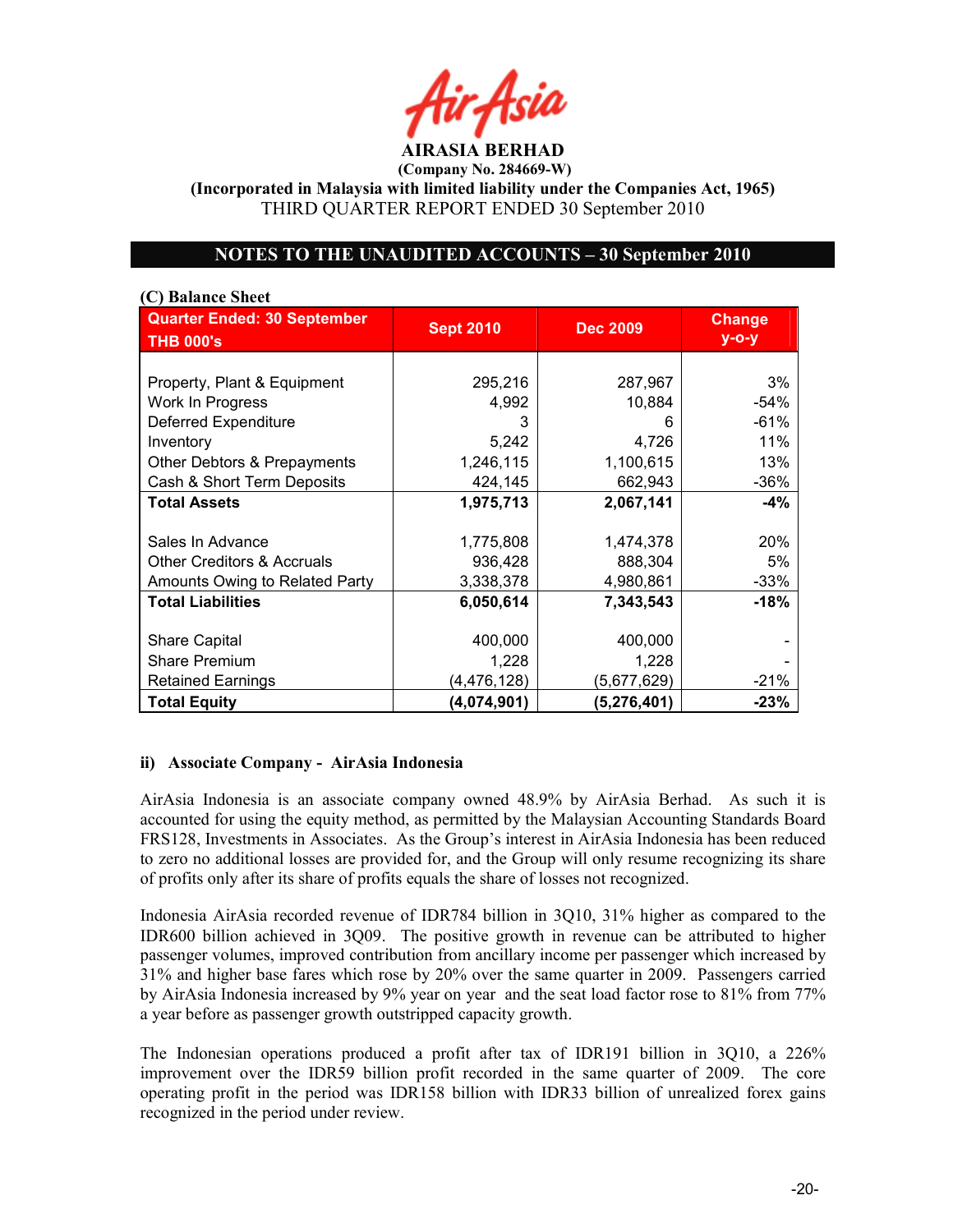

(Incorporated in Malaysia with limited liability under the Companies Act, 1965) THIRD QUARTER REPORT ENDED 30 September 2010

# OTES TO THE UAUDITED ACCOUTS – 30 September 2010

## (A) Performance indicator for Indonesia operations for current quarter against the same quarter last year

| <b>Quarter Ended: 30 September</b> | <b>Jul-Sep 2010</b> | <b>Jul-Sep 2009</b> | <b>Change</b><br>$y$ -o-y |  |
|------------------------------------|---------------------|---------------------|---------------------------|--|
|                                    |                     |                     |                           |  |
| Passengers Carried                 | 1,079,008           | 996,270             | 8%                        |  |
| Capacity                           | 1,334,728           | 1,292,888           | 3%                        |  |
| Seat Load Factor                   | 81%                 | 77%                 | 4 ppt                     |  |
| ASK (million)                      | 1,760               | 1,568               | 12%                       |  |
| RPK (million)                      | 1,433               | 1,205               | 19%                       |  |
| Average Fare (IDR)                 | 611,604             | 509,192             | 20%                       |  |
| Ancillary Income per pax (IDR)     | 112,822             | 86,026              | 31%                       |  |
| Unit Passenger Revenue (IDR)       | 724,426             | 595,218             | 22%                       |  |
| Rev / ASK (IDR)                    | 444.09              | 378.16              | 17%                       |  |
| Rev / ASK (US cents)               | 4.94                | 4.01                | 23%                       |  |
| Cost / ASK (IDR)                   | 347.70              | 362.79              | $-4%$                     |  |
| Cost / ASK (US cents)              | 3.87                | 3.84                | $1\%$                     |  |
| Cost / ASK-ex fuel (IDR)           | 198.54              | 190.85              | 4%                        |  |
| Cost / ASK-ex fuel (US cents)      | 2.21                | 2.02                | 9%                        |  |
| Aircraft (average)                 | 14                  | 14                  | $-3%$                     |  |
| Aircraft (end of period)           | 15                  | 17                  | $-12%$                    |  |
| Average Stage Length (km)          | 1,315               | 1,202               | 9%                        |  |
| Number of Flights                  | 7,715               | 7,691               | $0\%$                     |  |
| Fuel Consumed (barrels)            | 302,349             | 284,152             | 6%                        |  |
| Average Fuel Price (US\$/barrel)   | 96.5                | 100.5               | $-4%$                     |  |

Exchange Rates: USD:IDR – 2010: 8,996, 2009: 9,439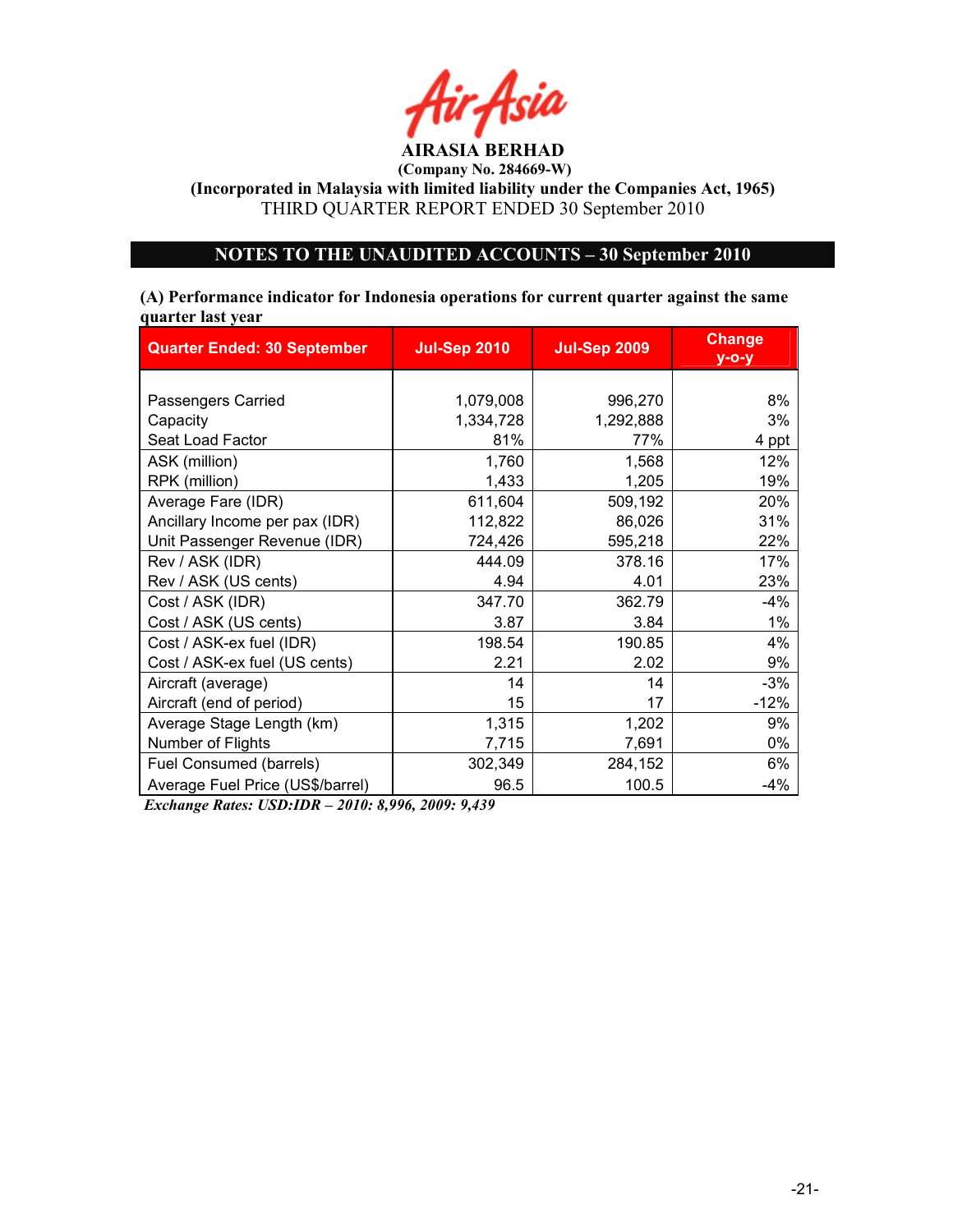Air Asia AIRASIA BERHAD

(Incorporated in Malaysia with limited liability under the Companies Act, 1965) THIRD QUARTER REPORT ENDED 30 September 2010

# NOTES TO THE UNAUDITED ACCOUNTS - 30 September 2010

# Quarter Ended: 30 September IDR m Jul-Sep 2010 Jul-Sep 2009 Change y-o-y Ticket Sales 659,926 507,293 30% Ancillary Income 121,735 85,706 42% Other Operating Income  $\vert$  2,513 7,218 -65% Revenue | 784,174 | 600,216 | 31% Staff Cost (73,230) (49,413) -48% Fuel and Oil (262,553) (269,619) 3% User & Station Charges (39,529) (37,465) -6% Maintenance & Overhaul (64,682) (72,217) 10% Sales and Marketing  $(26,037)$   $(21,467)$   $-21\%$ Others (25,770) (19,559) -32% EBITDAR | 292,373 | 130,476 | 124% Lease of Aircraft  $(116,667)$  (94,394)  $-24\%$ EBITDA 175,706 36,082 387% Depreciation & Amortisation (3,536) (4,760) 26% EBIT 172,169 | 31,321 | 450% FRS139 Adjustments and the contract of the contract of the contract of the contract of the contract of the contract of the contract of the contract of the contract of the contract of the contract of the contract of the con Net Finance Cost  $(14,173)$  (103) -13706% Unrealised forex gain / (loss)  $\begin{array}{ccc} \hline \text{Unrealised} & 0 \end{array}$ Other Income / (Expenses) (43) 27,526 -100% Profit before tax  $\vert$  191,408 58,745 226% Taxation 0 0 Profit after tax **191,408** 58.745 **226%** EBITDAR Margin 21.7% 21.7% 21.7% 15.5 ppt EBIT Margin 22.0% 22.0% 5.2% 16.7 ppt Profit after Tax Margin 24.4% 24.4% 9.8% 14.6 ppt

#### (B) Performance of current quarter against the same quarter last year for Indonesia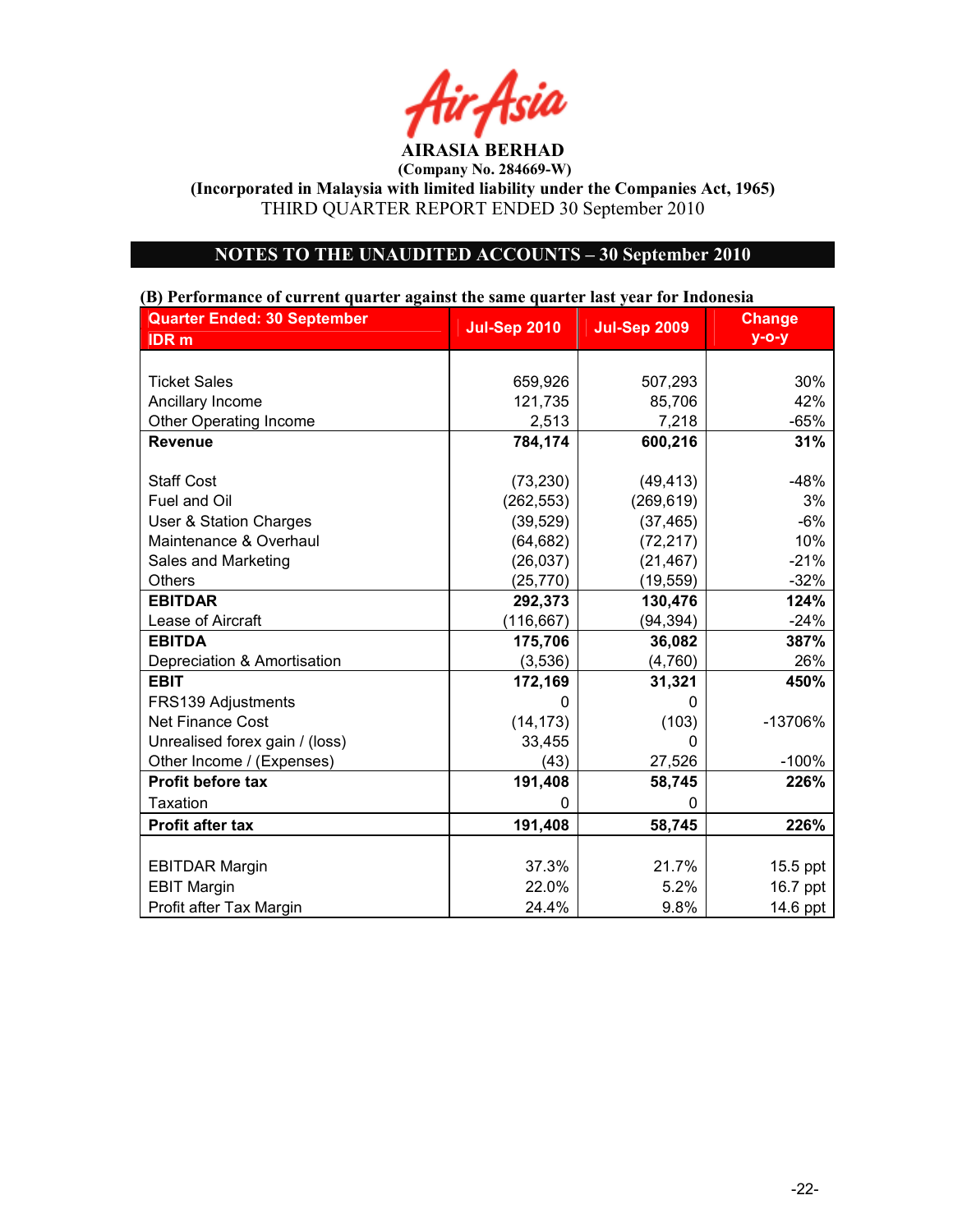AIRASIA BERHAD

(Incorporated in Malaysia with limited liability under the Companies Act, 1965) THIRD QUARTER REPORT ENDED 30 September 2010

# OTES TO THE UAUDITED ACCOUTS – 30 September 2010

# (C) Balance Sheet

| <b>Quarter Ended: 30 September</b><br><b>IDR</b> <sub>m</sub> | <b>Sept 2010</b> | <b>Dec 2009</b> | <b>Change</b><br>$y$ -o-y |
|---------------------------------------------------------------|------------------|-----------------|---------------------------|
|                                                               |                  |                 |                           |
| Property, Plant & Equipment                                   | 82,491           | 97,049          | $-15%$                    |
| Work In Progress                                              | 775              | 333             | 132%                      |
| <b>Deferred Expenditure</b>                                   | 2,967            | 11,051          | $-73%$                    |
| Inventory                                                     | 10,959           | 2,284           | 380%                      |
| Other Debtors & Prepayments                                   | 467,319          | 306,365         | 53%                       |
| Cash & Short Term Deposits                                    | 73,645           | 105,860         | $-30%$                    |
| <b>Total Assets</b>                                           | 638,156          | 522,942         | 22%                       |
|                                                               |                  |                 |                           |
| Sales In Advance                                              | 441,818          | 270,176         | 64%                       |
| Other Creditors & Accruals                                    | 115,607          | 179,771         | $-36%$                    |
| Amounts Owing to Related Party                                | 955,549          | 1,255,288       | $-24%$                    |
| <b>Borrowings</b>                                             | 206,305          | 206,305         | $0\%$                     |
| <b>Total Liabilities</b>                                      | 1,719,279        | 1,911,540       | $-10%$                    |
|                                                               |                  |                 |                           |
| <b>Share Capital</b>                                          | 180,000          | 180,000         |                           |
| <b>Share Premium</b>                                          |                  |                 |                           |
| <b>Retained Earnings</b>                                      | (1,261,122)      | (1,568,598)     | $-20\%$                   |
| <b>Total Equity</b>                                           | (1,081,122)      | (1,388,598)     | $-22%$                    |

# (D) Unrecognised share of profits/(losses) in jointly controlled entity and associate company.

FRS 128 states that interest in an associate is defined as "the carrying amount of the investment in the associate under the equity method together with any long-term interests that, in substance, form part of the investor's net investment in the associate". On this basis, the share of losses of the investment in associate was equity accounted for by the Group and limited to the Group's investment in the ordinary share capital of the associate.

|                   | Unrecognised share of net profit / Unrecognised share of net<br>(loss) for the Quarter ended   profit / (loss) as of $30/09/2010$ |            |
|-------------------|-----------------------------------------------------------------------------------------------------------------------------------|------------|
|                   | 30/09/2010<br>RM'Million                                                                                                          | RM'Million |
| Thai AirAsia      | 25.9                                                                                                                              | (182.0)    |
| Indonesia AirAsia | 32.9                                                                                                                              | (182.1)    |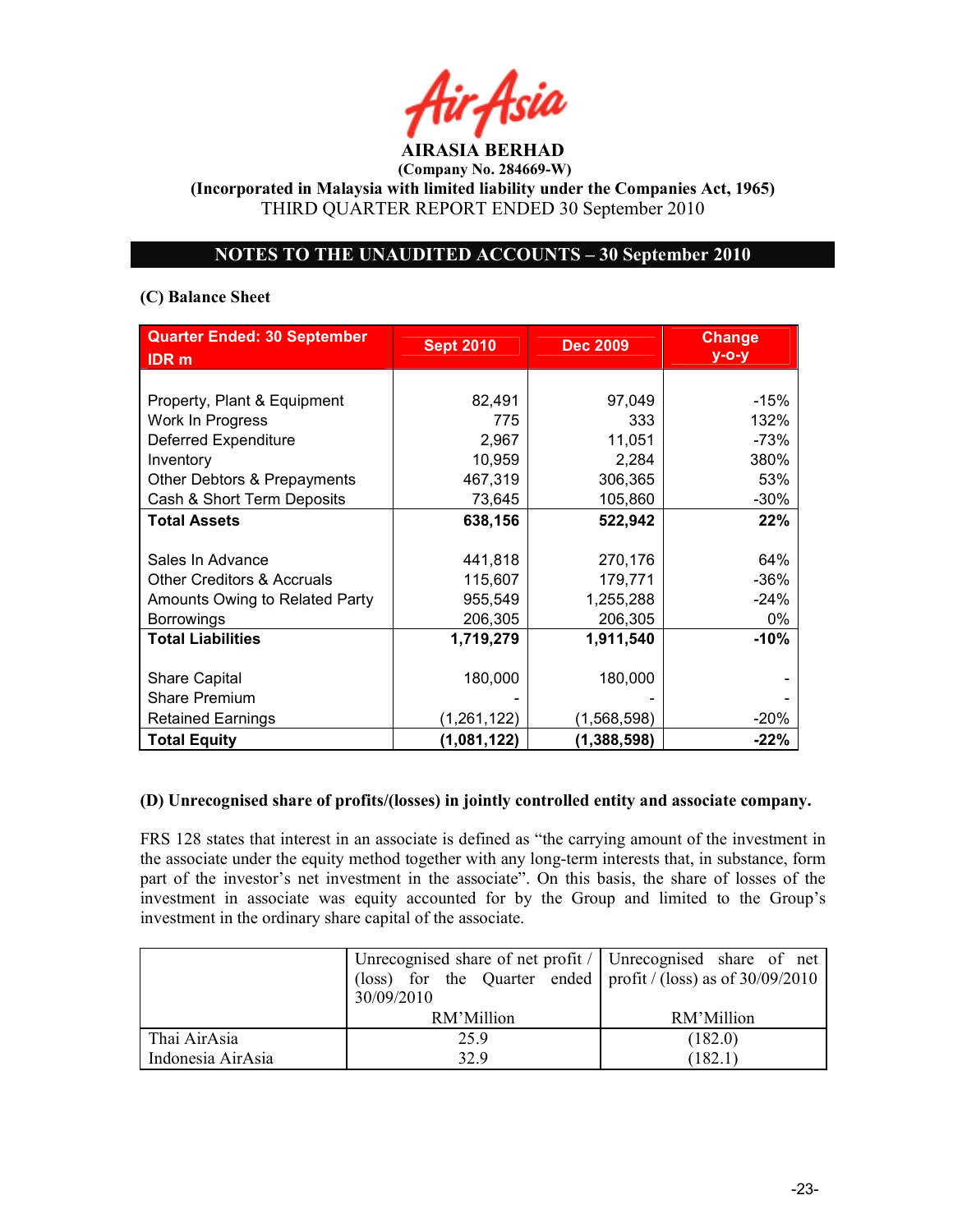

# OTES TO THE UAUDITED ACCOUTS – 30 September 2010

#### 21. Variation of results against preceding quarter

The Group achieved a profit after taxation of RM327.3 million for the quarter under review. This is higher by RM128.4 million compared to the RM198.9 million profit after taxation achieved in the immediately preceding quarter ended 30 June 2010.

#### 22. Commentary on prospects

Based on the current forward booking trend, the underlying passenger demand in the fourth quarter for the Malaysian, Thai and Indonesian operations remains positive. Load factors achieved in the month of October were ahead of the prior year for all three carriers, and there are continued improvements in yield, compared to the prior year.

In Thailand, the fourth quarter is the peak season for tourist arrivals and a higher demand for leisure travel. The recent political unrest in Thailand has subsided and is not expected to have any significant impact in the final quarter of the year.

Indonesia's outlook for the final quarter of 2010 is positive with encouraging passenger and yield growth. Indonesia's focus on longer international routes is expected to continue to drive improved financial performance.

The Group will take delivery of 4 A320 aircraft in the final quarter of the year, one of which will be operated in Malaysia and three in Indonesia. The new aircraft will be used to replace the B737's and will provide additional capacity across the network. Six new routes are planned across the network in the final quarter, in conjunction with additional frequency on existing routes.

Barring any unforeseen circumstances, the Directors remain positive with the prospects of the Group for the final quarter of 2010.

# 23. Profit forecast

The disclosure requirements for explanatory notes for the variance of actual profit after tax and minority interest and forecast profit after tax and minority interest are not applicable for the current quarter and financial year-to-date.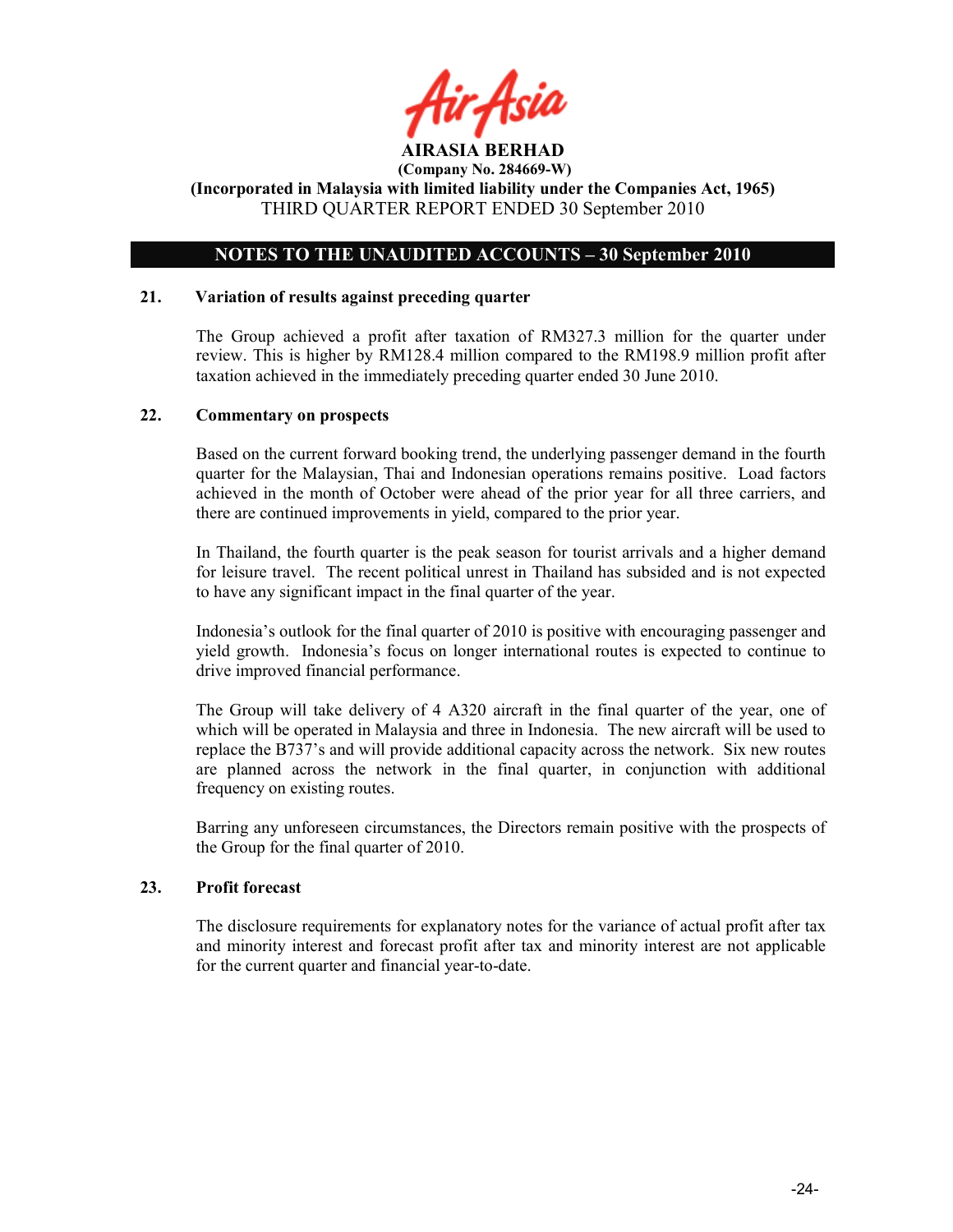

(Incorporated in Malaysia with limited liability under the Companies Act, 1965) THIRD QUARTER REPORT ENDED 30 September 2010

# OTES TO THE UAUDITED ACCOUTS – 30 September 2010

# 24. Finance (Cost)/Income

|                                                                         | <b>Group and Company</b>            |                                     |                             |                                    |
|-------------------------------------------------------------------------|-------------------------------------|-------------------------------------|-----------------------------|------------------------------------|
| All figures in RM'000                                                   | <b>Quarter</b><br>Ended<br>30/09/10 | <b>Quarter</b><br>Ended<br>30/09/09 | Period<br>Ended<br>30/09/10 | Period<br><b>Ended</b><br>30/09/09 |
| <b>Finance Costs</b>                                                    |                                     |                                     |                             |                                    |
| Interest costs                                                          |                                     |                                     |                             |                                    |
| - Bank borrowings                                                       | (94, 576)                           | (88, 222)                           | (277,068)                   | (274, 816)                         |
| - Hire-purchase payables                                                | (2)                                 | (3)                                 | (8)                         | (9)                                |
| Bank facilities and other charges                                       | (669)                               | (930)                               | (2, 584)                    | (2,400)                            |
|                                                                         | (95, 247)                           | (89, 155)                           | (279,660)                   | (277, 225)                         |
| <b>Finance Income</b><br>Interest on inter-co balances<br>(TAA and IAA) | 10,299                              |                                     | 43,156                      |                                    |
| Interest on deposits                                                    | 2,271                               | 979                                 | 8,329                       | 2,661                              |
|                                                                         | (82,677)                            | (88, 176)                           | (228, 175)                  | (274, 564)                         |
| Net Forex Exchange gain / (loss)<br><b>FRS 139 Adjustment</b>           | 273,709<br>(127, 914)               | 102,427                             | 572,509<br>(265,070)        | 23,731                             |
| <b>Net Finance (Cost) / Income</b>                                      | 63,118                              | 14,251                              | 79,264                      | (250, 833)                         |

# 25. Exceptional item

There were no exceptional items in the quarter under review.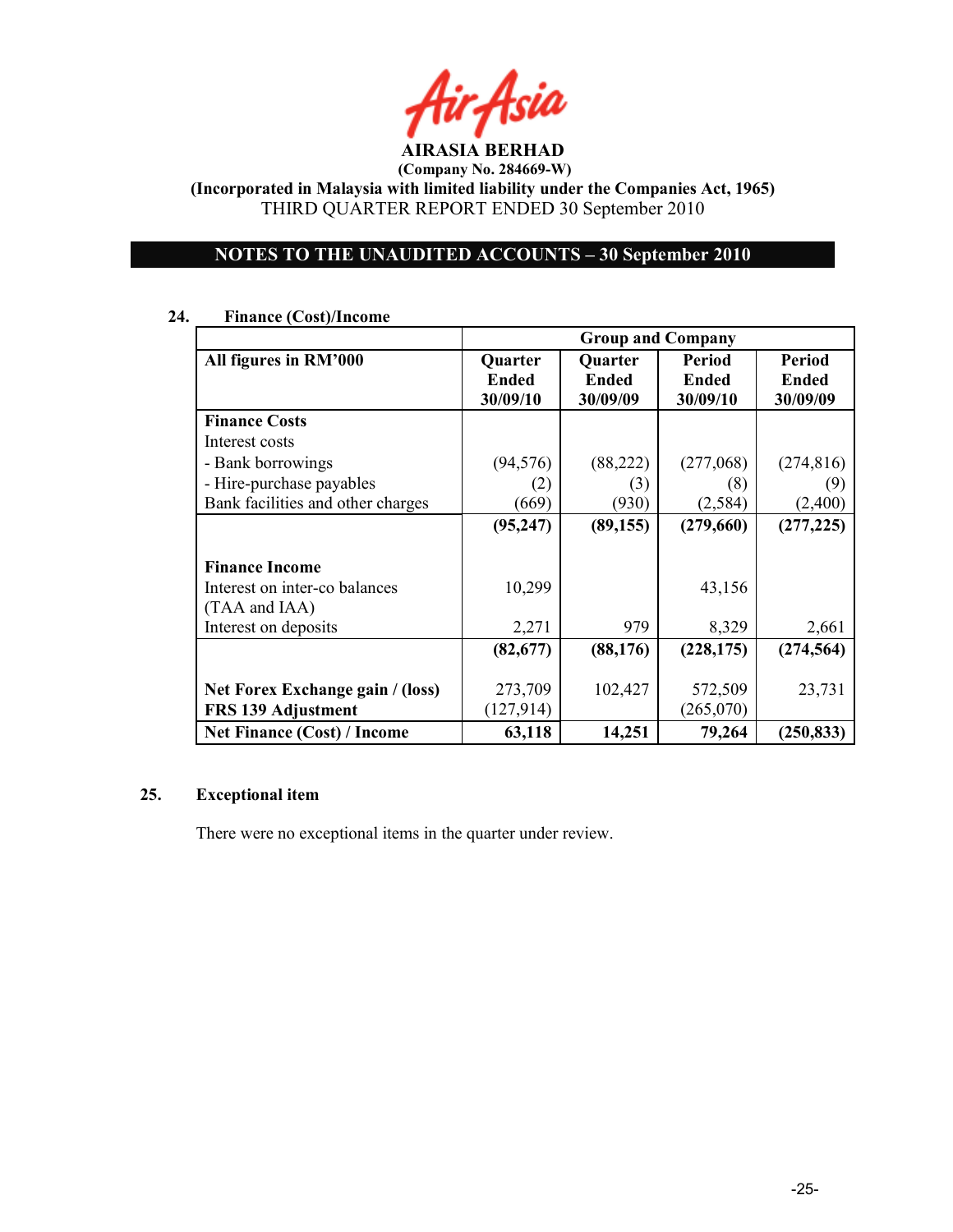r Asid

# OTES TO THE UAUDITED ACCOUTS – 30 September 2010

#### 26. Income tax expense

#### Current taxation

Current taxation of RM3.8 million relates to interest income.

#### Deferred taxation

The RM21.3 million deferred tax credit arises from the net of RM130.5 million deferred tax liabilities and RM151.8 million of deferred tax assets recognized during the period. The deferred tax liabilities arose as the difference between the net book value and tax written down value of property plant and equipment increased in the period a result of capital allowances granted offset by depreciation. The deferred tax assets arose from capital allowances and investment allowances granted in the period but which remained unutilized.

#### 27. Unquoted investments and properties

There was no sale of unquoted investments or properties for the quarter under review and financial period to date.

#### 28. Quoted investments

There was no purchase or disposal of quoted securities for the quarter under review and financial period to date.

#### 29. Status of corporate proposals announced

#### Vietnam Joint Venture

There has been no change in the status of the above proposed Joint Venture since the last AirAsia quarterly announcement.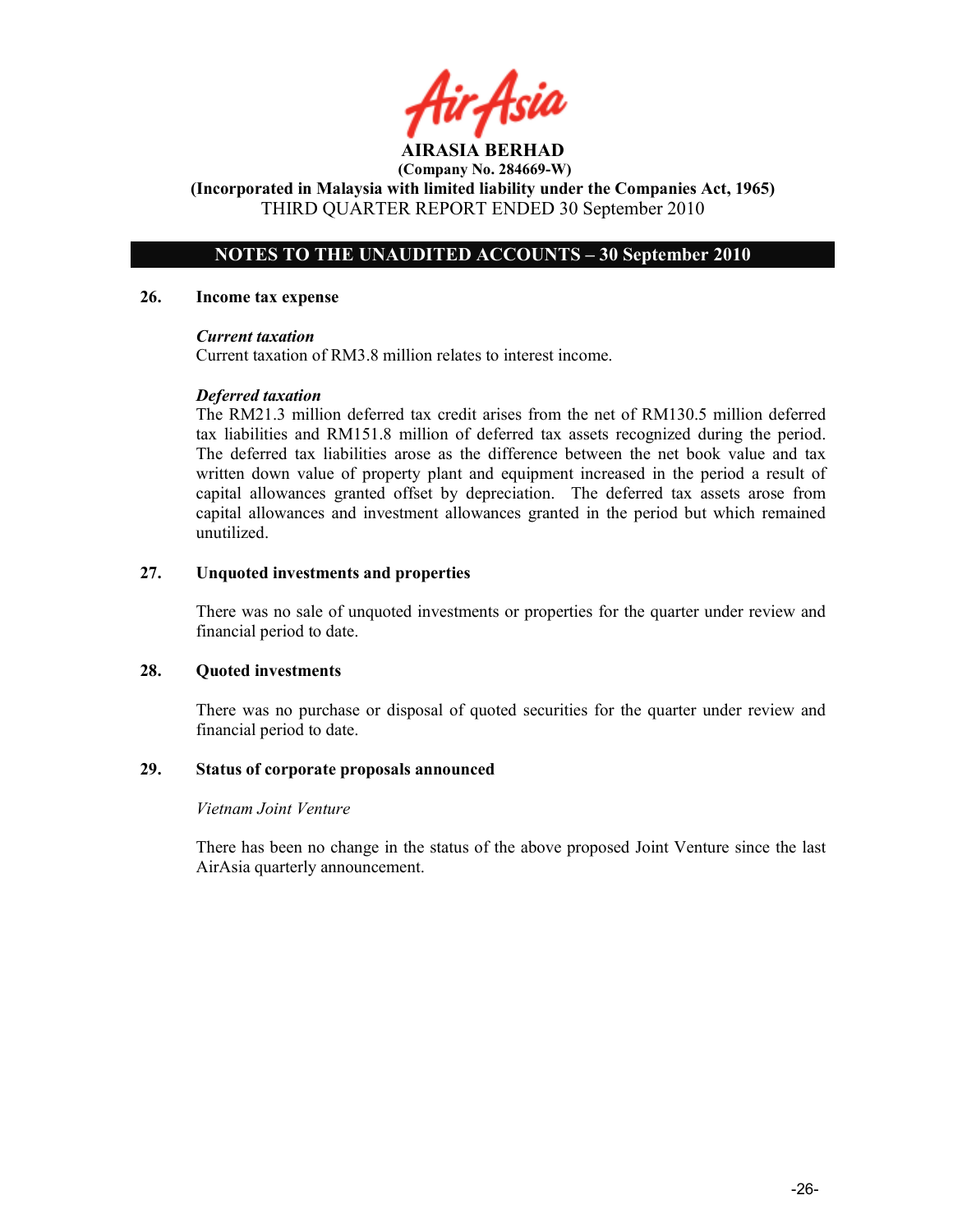

# NOTES TO THE UNAUDITED ACCOUNTS - 30 September 2010

#### 30. Borrowings and debt securities

|                   | At 30/09/2010<br><b>RM'000</b> | At 31/12/2009<br><b>RM'000</b> |
|-------------------|--------------------------------|--------------------------------|
| Current           | 506,541                        | 540,212                        |
|                   |                                |                                |
| Non-current       | 7,133,265                      | 7,067,696                      |
|                   |                                |                                |
| <b>Total Debt</b> | 7,639,806                      | 7,607,908                      |

The borrowings are mainly in the form of term loans which are for the purchase of new Airbus A320-200 aircraft.

The maturity period of non-current borrowing is 14 years and below. Borrowings are denominated in US Dollar (predominantly), RM and Euro. The Company has substantially hedged its foreign exchange exposure through foreign exchange contracts as explained in Note 31 (i).

The Company's aircraft financing facilities are principally secured by the following types of security:

- (a) Assignment of rights under contract with Airbus over each aircraft
- (b) Assignment of insurance and reinsurances of each aircraft
- (c) Assignment of airframe and engine warranties of each aircraft
- (d) Mortgage of the aircraft
- (e) Deregistration Power of Attorney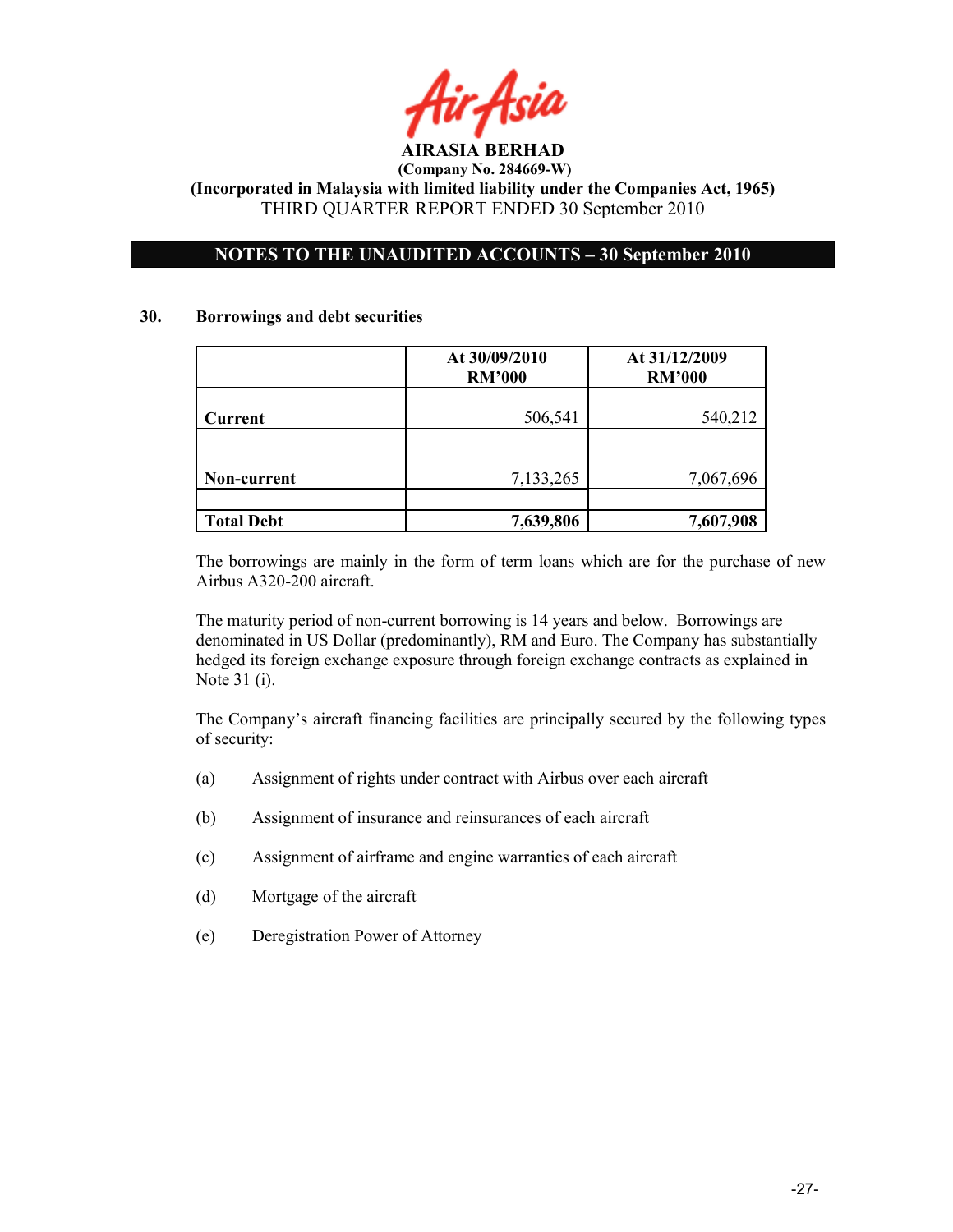AIRASIA BERHAD

# OTES TO THE UAUDITED ACCOUTS – 30 September 2010

#### 31. Derivative Financial Instruments:

The fair value of derivative financial instruments is determined in accordance with FRS139 which was adopted by the Group with effect from 1 January 2010. The principal changes in accounting policies and effects resulting from the adoption of FRS 139 are disclosed in section 2 of this announcement.

#### (i) Forward Foreign Exchange Contracts

As at 30 June 2010, the Group has hedged approximately 45% of its dollar liabilities pertaining to its aircraft, engine and simulator loans into Malaysian Ringgit ("MYR") by using long dated foreign exchange forward contracts. The calculation includes loans for aircraft deployed to Thai AirAsia and Indonesia AirAsia where AirAsia receives lease payments in USD. However, if the calculation is based on loans pertaining to aircraft being deployed to Malaysia, approximately 60% of the loans are hedged from USD into MYR. The latest weighted average foreign forward exchange rate is at 3.2044 USD:MYR.

#### (ii) Interest Rate Hedging

The Group has entered into interest rate hedging transactions to hedge against fluctuations in the US\$ Libor on its existing and future aircraft financing for aircraft delivering from 2005 to 2010. As at 30 September 2010, there are three forward start interest rate swaps ranging from 2.57% to 2.77% with 12 years tenure for future aircraft loans for aircraft purchases delivering in 2010.

# (iii) Fuel Hedging

As at 30 September 2010, the Group has a portfolio of 'crack' fixed swaps and West Texas Intermediate ("WTI") fixed swap which represents up to 26% of the Group's total expected fuel volumes for 2010.

The Group has also entered into Singapore Jet Kerosene fixed swap which represents an additional up to 15% of the Group's total expected fuel volumes for the remaining period of 2010.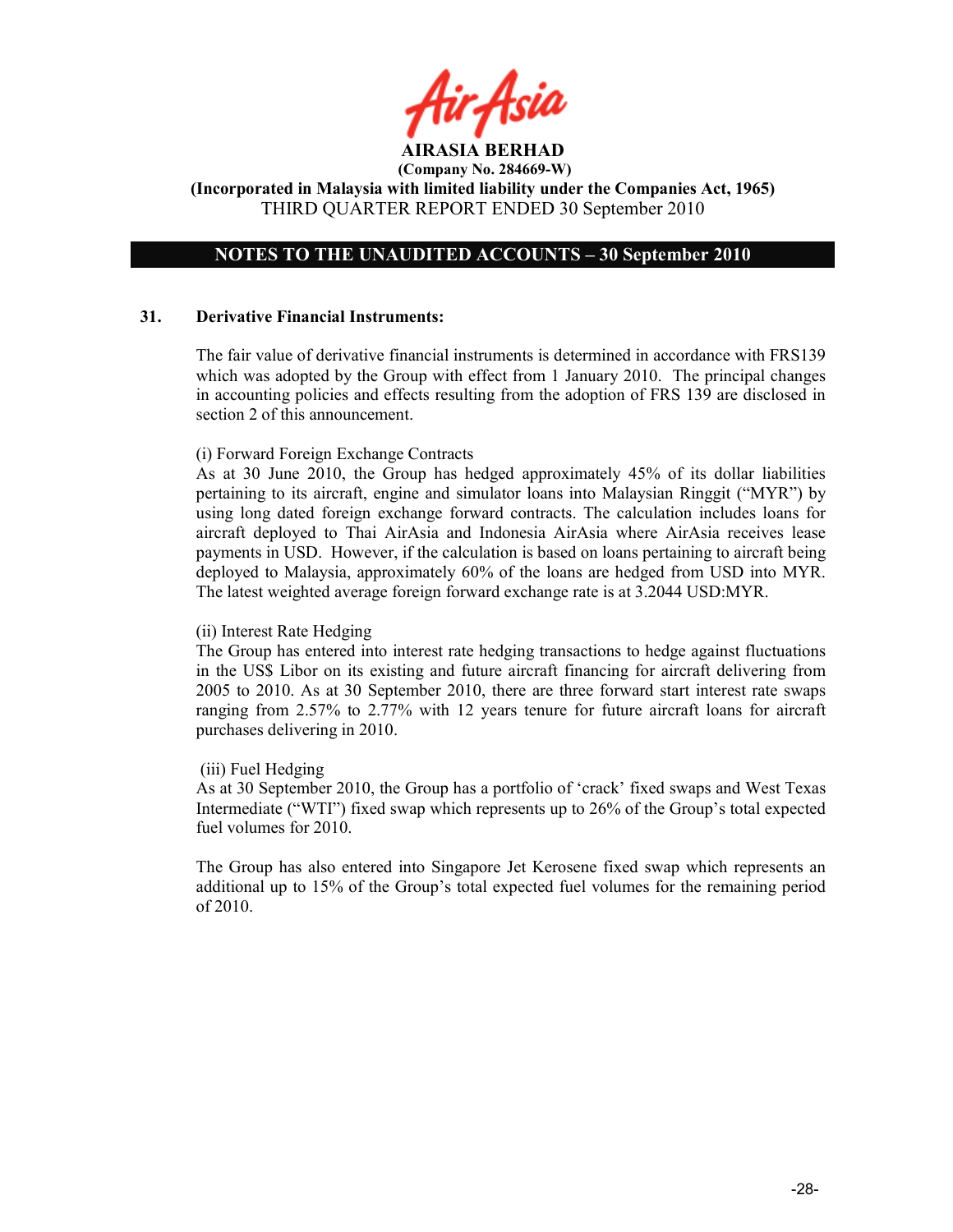

# OTES TO THE UAUDITED ACCOUTS – 30 September 2010

#### 32. Derivative financial instruments

| <b>Type of derivatives</b>                | <b>Notional Value</b><br>as at 30/09/2010 | <b>Fair Value</b><br>as at 30/09/2010<br><b>Assets/(Liabilities)</b> |
|-------------------------------------------|-------------------------------------------|----------------------------------------------------------------------|
| (i) Fuel contract                         | Barrels (million)                         | RM (million)                                                         |
| - less than 1 year                        | 1.1                                       | 19.2                                                                 |
| - 1 year to 3 years                       |                                           |                                                                      |
| <b>Total</b>                              | 1.1                                       | 19.2                                                                 |
| (ii) Interest rate contracts              | RM (million)                              | RM (million)                                                         |
| - less than 1 year                        |                                           |                                                                      |
| - 1 year to 3 years                       |                                           |                                                                      |
| - more than 3 years                       | 3,667.8                                   | (448.6)                                                              |
| <b>Total</b>                              | 3,667.8                                   | (448.6)                                                              |
| Foreign<br>(iii)<br>currency<br>contracts | RM (million)                              | RM (million)                                                         |
| - less than 1 year                        |                                           |                                                                      |
| - 1 year to 3 years                       |                                           |                                                                      |
| - more than 3 years                       | 3,736.7                                   | (54.9`                                                               |
| <b>Total</b>                              | 3,736.7                                   | (54.9)                                                               |

The related accounting policies, cash requirements of the derivatives, risks associated with the derivatives and policies to mitigate those risks are unchanged since the last financial year.

# 33. Material litigation

As at 25 November, there was no material litigation against the Group.

#### 34. Proposed dividend

The Directors do not recommend any dividend for the quarter ended 30 September 2010.